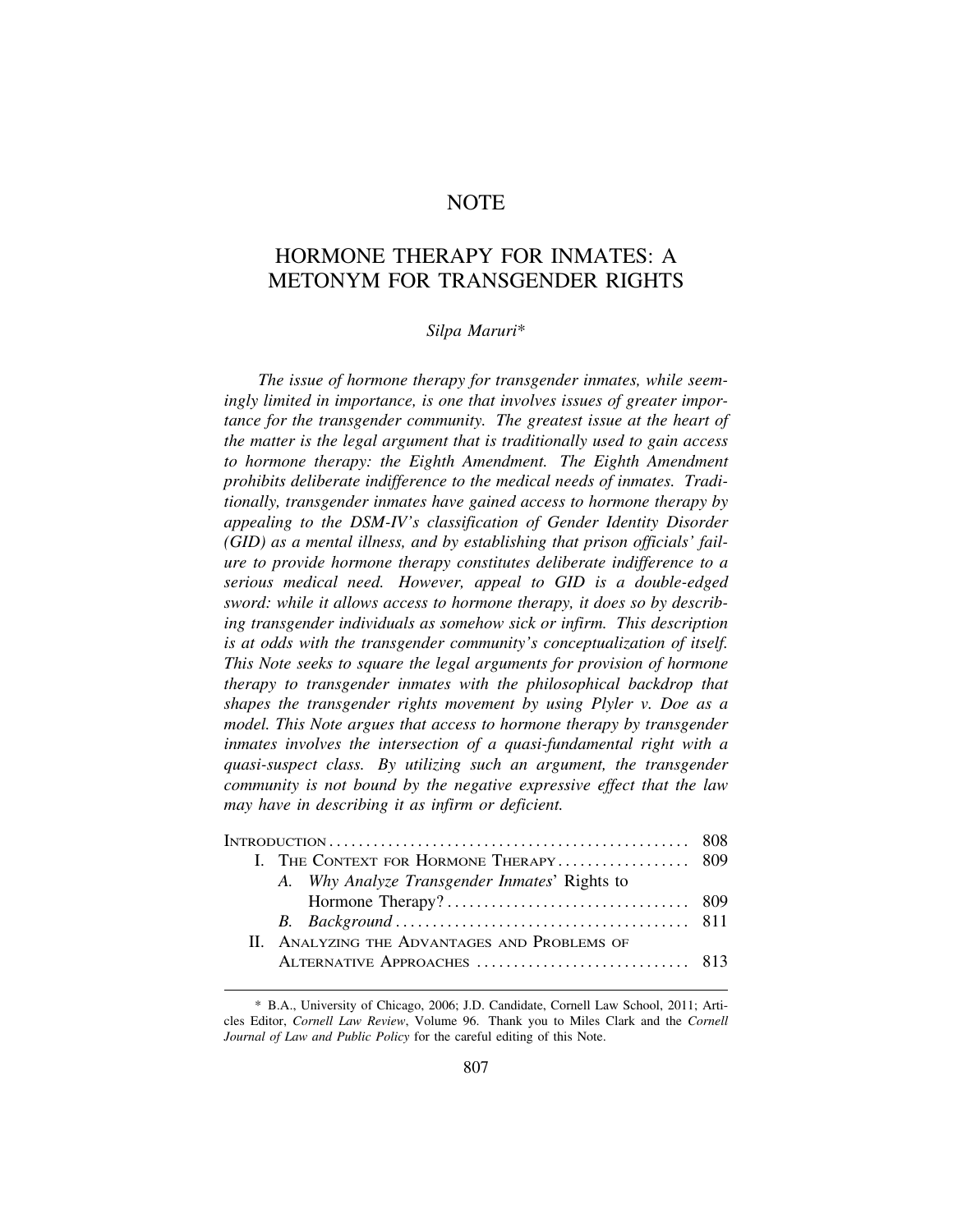|      | A. | Treating Transgender Identity as a Suspect         |     |
|------|----|----------------------------------------------------|-----|
|      |    |                                                    | 813 |
|      | B. | Treating Transgender Identity as a Part of the     |     |
|      |    | Fundamental Right to Sexual Identity               | 815 |
|      |    | C. The Most Common Argument: Failure to Provide    |     |
|      |    | Prisoners with Hormone Therapy Violates the Eighth |     |
|      |    |                                                    | 819 |
| III. |    |                                                    | 822 |
|      | A. |                                                    | 822 |
|      | B. | Application of Plyler to the Present Case          | 824 |
|      |    | 1. Why Does Transgenderism Constitute a Quasi-     |     |
|      |    | Suspect Classification?                            | 825 |
|      |    | 2. Why Does Transgenderism Constitute a Quasi-     |     |
|      |    | Fundamental Right?                                 | 828 |
|      |    | Why Is Sliding Scale Review an Appropriate<br>3.   |     |
|      |    | Home for Transgender Rights?                       | 828 |
|      |    | C. Positive Obligations on the Part of the State   | 829 |
|      |    |                                                    |     |
|      |    |                                                    |     |

#### **INTRODUCTION**

In 2002, convicted killer Michelle Kosilek sued the Massachusetts Department of Corrections to pay for her sexual reassignment surgery. As a transgender female, Kosilek wanted to realize the physical anatomy of a female while in prison. Sensational headlines and blog-posts read "Cross-Dressing Killer Wants You to Pay for Hair-Removal Treatments Behind Bars,"1 and "Transsexual Murderer Robert Kosilek Is Still Whining."2

Stories such as these evoke the ire and disdain of the public and politicians. In Wisconsin, political opposition to hormone therapy was so strong that the state passed a statute imposing a categorical ban on the provision of hormone therapy to inmates.<sup>3</sup> Responding to the statute, the ACLU filed suit in 2007 on behalf of two transgender inmates in Wisconsin,4 and in 2010, a district court ultimately found the statute uncon-

<sup>1</sup> Ryan Smith, *Cross-Dressing Killer Robert Kosilek Wants You to Pay for Hair Removal Behind Bars*, CBS NEWS CRIMESIDERS BLOG (Nov. 23, 2009, 1:51 PM), http:// [www.cbsnews.com/8301-504083\\_162-5748570-504083.html](www.cbsnews.com/8301-504083_162-5748570-504083.html).

<sup>2</sup> Van Helsing, *Transsexual Murderer Robert Kosilek Is Still Whining*, MOONBATTERY BLOG (Mar. 3, 2008, 9:16 AM), [http://www.moonbattery.com/archives/2008/03/transsexual\\_](http://www.moonbattery.com/archives/2008/03/transsexual) mur.html.

<sup>3</sup> WIS. STAT. § 302.386(5m)(b) (2006).

<sup>4</sup> *See Sundstrom v. Frank—Case Profile*, AM. C.L. UNION, <http://www.aclu.org/lgbt>rights\_hiv-aids/sundstrom-v-frank-case-profile (last visited Nov. 29, 2010).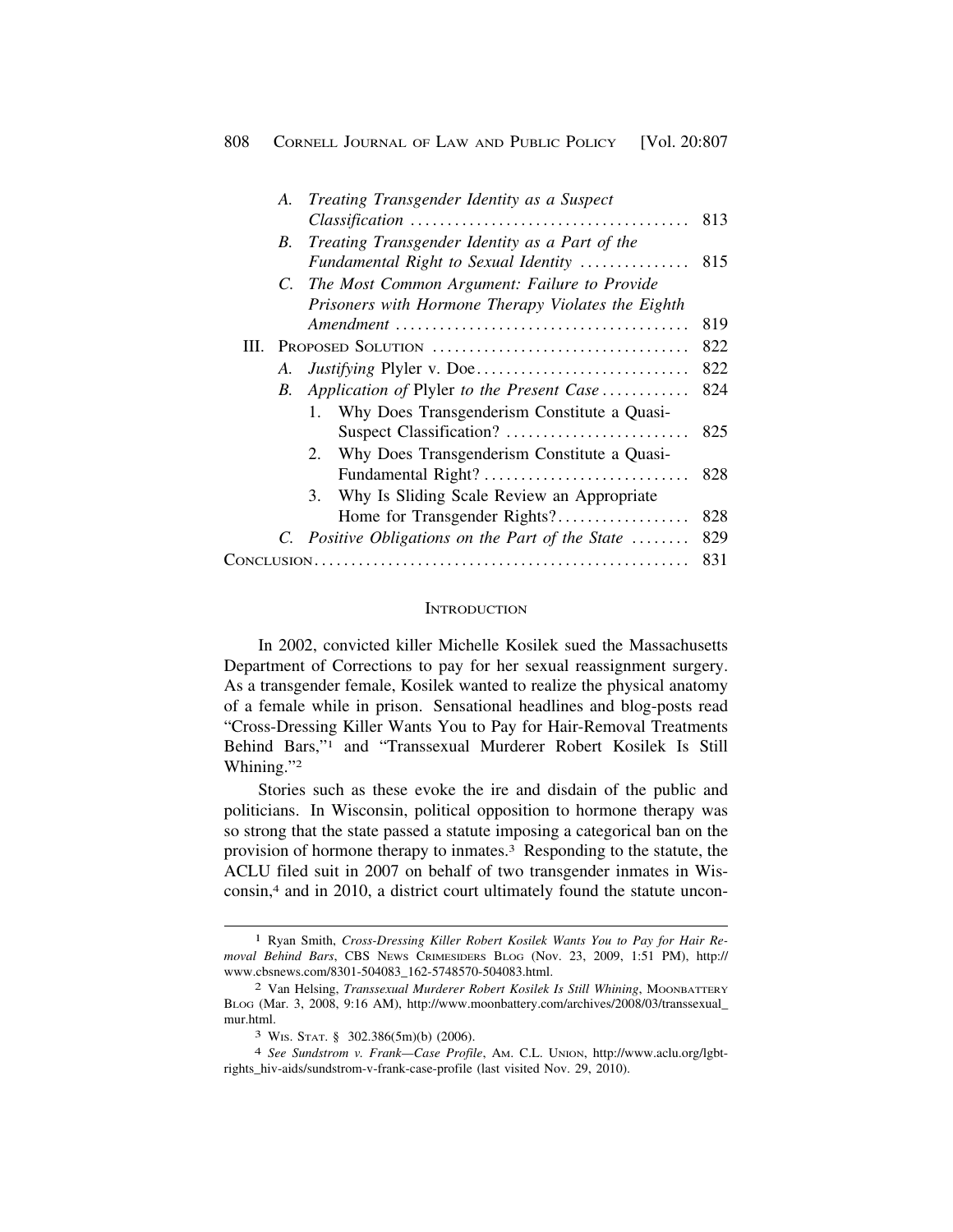stitutional.<sup>5</sup> This case and others like it<sup>6</sup> underscore the status of transgender rights in general, and finding a suitable model for addressing the treatment of transgender prisoners is critical to understanding transgender rights in the evolving modern context.

This Note analyzes a major problem facing the transgender prison community: the provision of hormone therapy. Traditional analysis of transgender rights has opted to advocate for civil rights by (a) appealing to the idea that transgender persons constitute a suspect class, (b) arguing that limitations on transgender persons constitute a violation of their fundamental right to sexuality, and (c) arguing a violation of the Eighth Amendment.<sup>7</sup> This Note undertakes a different approach: it advocates for viewing a transgender inmate's right to hormone therapy through the lens of *Plyler v. Doe*8 and argues in favor of viewing transgender inmates and access to hormone therapy as the intersection between a quasi-suspect class and a quasi-fundamental right. Part I explains why the issue of hormone therapy availability warrants analysis and provides background on accessibility problems. Part II describes and highlights the problems with the traditional approaches applied to transgender rights in the context of transgender inmates' rights to hormone therapy while incarcerated. Part III posits a new approach to the problem of hormone therapy by applying *Plyler v. Doe*. The final Part is a conclusion.

#### I. THE CONTEXT FOR HORMONE THERAPY

### *A. Why Analyze Transgender Inmates' Rights to Hormone Therapy?*

Before an analysis of transgender inmates' rights may begin, one must address the question of why legal scholars should analyze the problem of access to hormone. It may not be clear how many individuals, directly or immediately, benefit from a discourse that addresses the problem of the access to hormone therapy in prisons for transgender inmates. Admittedly, the number of transgender inmates who occupy the prison system is uncertain.<sup>9</sup> In the general population alone, it is notoriously difficult to estimate how many individuals are transgender, and there are no statistics available as to the number of transgender inmates within the

<sup>5</sup> *See generally* Fields v. Smith (*Fields I*), No. 06-C-112, 2010 WL 1929819 (E.D. Wis. May 13, 2010) (finding Wisconsin's statute facially unconstitutional under the Eighth Amendment and under the Equal Protection Clause's rational basis review).

<sup>6</sup> *See, e.g.*, Supre v. Ricketts, 792 F.2d 958 (10th Cir. 1986); Brooks v. Berg, 270 F. Supp. 2d 302 (N.D.N.Y. 2003); Kosilek v. Maloney, 221 F. Supp. 2d 156, 195 (D. Mass. 2002). 7 U.S. CONST. amend VIII. 8 457 U.S. 202 (1982).

<sup>9</sup> George R. Brown & Everett McDuffie, *Health Care Policies Addressing Transgender Inmates in Prison Systems in the United States*, 15 J. CORRECTIONAL HEALTH CARE 280, 281 (2009).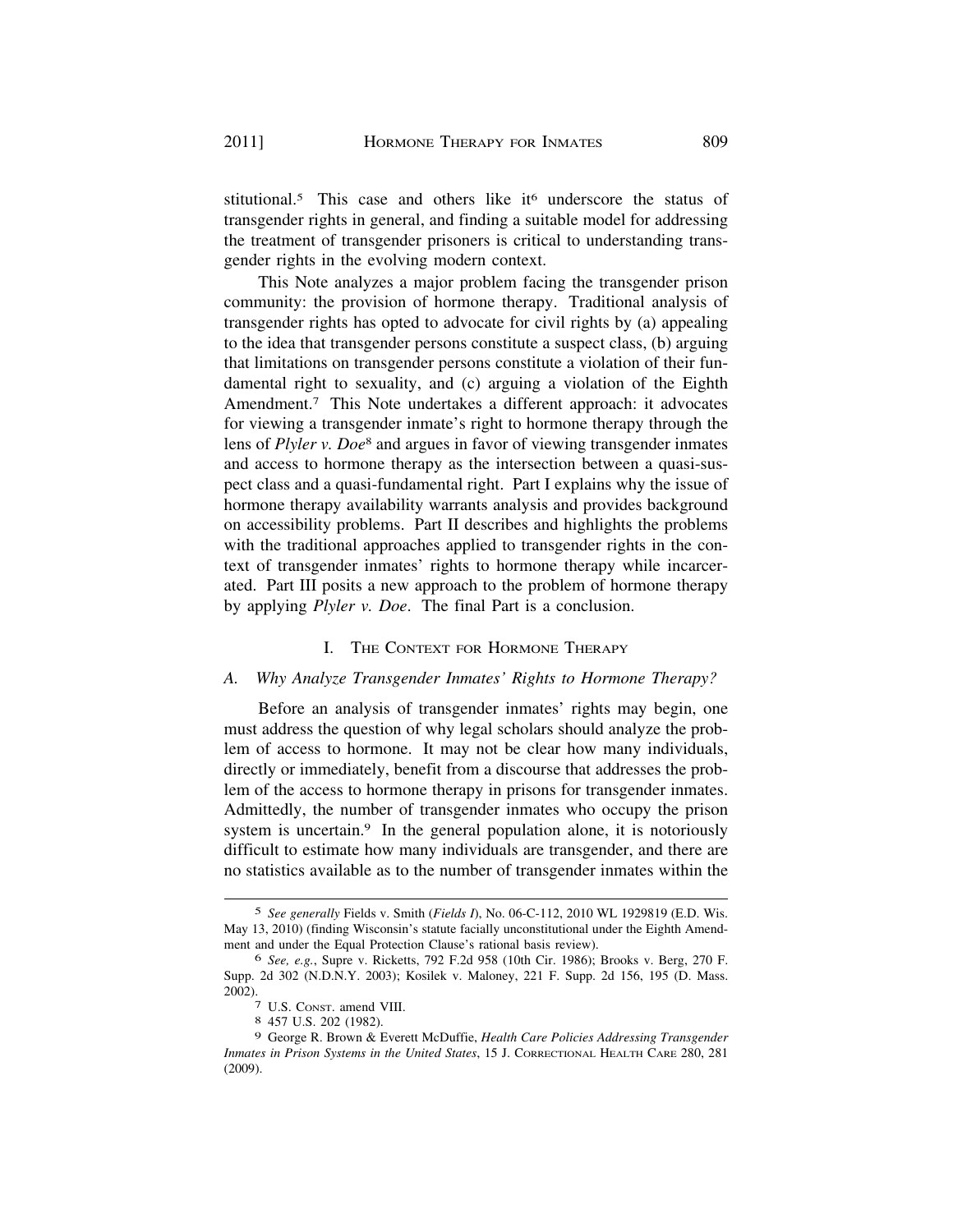federal prison system. Nonetheless, some data may be instructive on the scope of the population. One study on the characteristics of individuals leaving the New York City Department of Corrections found that 0.6% of adult males in the prison systems self-identified as [transgender.10](https://transgender.10) Another study noted that there are likely between 500–750 transgender inmates in custody in state facilities, as well as another 50–100 in federal facilities.<sup>11</sup> These numbers, however, may underestimate the total number of transgender prisoners because many inmates are "undiagnosed."12 While transgender persons are overrepresented in prisons when compared to the population at large,<sup>13</sup> the number of transgender inmates is small relative to the total prison population.<sup>14</sup> Given that the transgender inmate population represents such a small proportion of the prison population, why address the argument over transgender prisoners' constitutional right to hormone therapy?

Aside from the obvious argument that personal rights matter regardless of how many individuals are adversely affected by their denial, the issue of prisoners' rights to hormone therapy has greater expressive value for the transgender population as a whole. The denial of hormone therapy implicates a greater historical struggle within the transgender community as to autonomy in self-definition. Generally, transgender advocates seek to assert the rights of transgender individuals through arguments that transgender individuals constitute a suspect class or are exercising a fundamental right;<sup>15</sup> these arguments are usually unsuccessful. As a historical matter, the only means by which inmates have accessed hormone therapy is through the appeal to the prohibitions of the Eighth Amendment, by arguing that the denial of hormone therapy amounts to deliberate indifference to the medical needs of transgender [inmates.16](https://inmates.16)  This argument relies on the Diagnostic and Statistical Manual of Mental Disorder (DSM-IV)'s classification of Gender Identity Disorder (GID) as a mental illness, by positing that prison officials act with deliberate indif-

<sup>10</sup> Nicholas Freudenberg et al., *Comparison of Health and Social Characteristics of People Leaving New York City Jails by Age, Gender, and Race/Ethnicity: Implications for Public*  Health Interventions, 122 PUB. HEALTH REP. 733, 739 (2007).<br>
<sup>11</sup> See Brown & McDuffie, *supra* note , at 281.<br>
<sup>12</sup> Id.<br>
<sup>13</sup> Id. at 282 (finding that at least 750 inmates were in custody in 2007).<br>
<sup>14</sup> See id. (noting t

States in 2005).

<sup>15</sup> *See, e.g.*, Rosa v. Park W. Bank & Trust Co., 214 F.3d 213, 215 (1st Cir. 2000) (finding that male plaintiff dressed in traditional female attire could gain protection under *Price Waterhouse v. Hopkins*, 490 U.S. 228 (1989)); Schwenk v. Harford, 204 F.3d 1187, 1203 (9th Cir. 2000) (finding that transgender persons should be given protection under federal sex discrimination laws).

<sup>16</sup> *See, e.g.*, *Fields I*, 2010 WL 1929819 at \*36 (E.D. Wis. May 13, 2010); Brooks v. Berg, 270 F. Supp. 2d 302, 310 (N.D.N.Y. 2003); Phillips v. Mich. Dep't of Corr., 731 F. Supp. 792, 800 (W.D. Mich. 1990).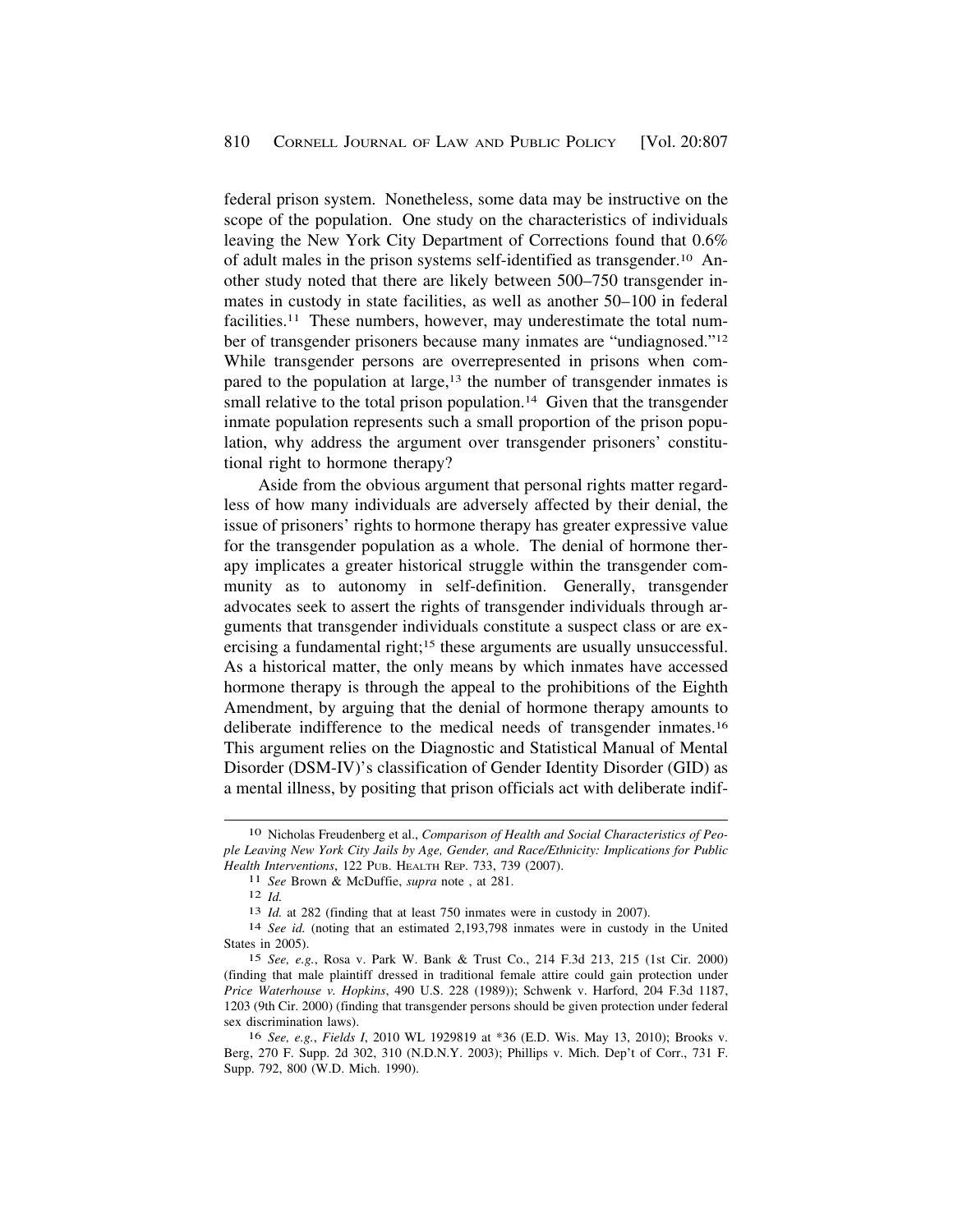ference when they fail to acknowledge the disorder. However, such an argument implicates the larger concerns of the transgender community over the mainstream population's perception of transgender identity. As Judith Butler notes, "To be diagnosed with gender identity disorder is to be found, in some way, to be ill, sick, wrong, out of order, abnormal, and to suffer a certain stigmatization as a consequence of the diagnosis being given at all."17 Thus, transgender activists and progressive psychiatrists have argued that the diagnosis should be eliminated altogether and that transgender individuals should be considered to be engaging in an act of self-determination, an exercise of [autonomy.18](https://autonomy.18)

Thus, the problem becomes one of squaring the philosophical backdrop that shapes the transgender movement with the desire to acquire legal rights. The scientific model assumes that uncontrollable forces affect the diagnosed individual, who suffers from delusion or [dysphoria.19](https://dysphoria.19)  Because the presumption here is that there is error in not having gender norms take root as they normally "should," this approach seeks to uphold norms as currently constituted.<sup>20</sup> In the context of the prison system, individuals have often been asked to demonstrate a medical need for hormone therapy; thus, to attain rights, they must engage the language of the DSM-IV. The problem for transgender inmates is therefore emblematic of the problem for the transgender population as a whole: "one purchases one sort of freedom only by giving up another."21 Thus, finding a solution to the problem of hormone therapy for transgender inmates is part of a larger project of articulating a legal solution to transgender rights that both addresses theorization of transgender identity by the transgender community and simultaneously constitutes a legally viable argument to secure rights.

#### *B. Background*

Transgender inmates are a vulnerable population within the prison system. The penal system typically classifies and houses pre-operative

<sup>17</sup> Judith Butler, *Undiagnosing Gender*, *in* TRANSGENDER RIGHTS 274–75 (Paisley Currah et al. eds., 2006).

<sup>18</sup> *Id.* at 275.

<sup>19</sup> *Id.* 

<sup>20</sup> *See id.* 

<sup>21</sup> *Id.* at 288. Butler writes:

<sup>[</sup>T]he only way to secure the means by which to start this transformation is learning how to present yourself in a discourse that is not yours, a discourse that effaces in you in the act of representing you . . . . In acquiring the ability to have an operation, the transgender loses the very thing that he or she seeks: the ability to define him or herself according to his or her own terms. Instead he or she must speak in the language of disease, describing him or herself as a person with an illness.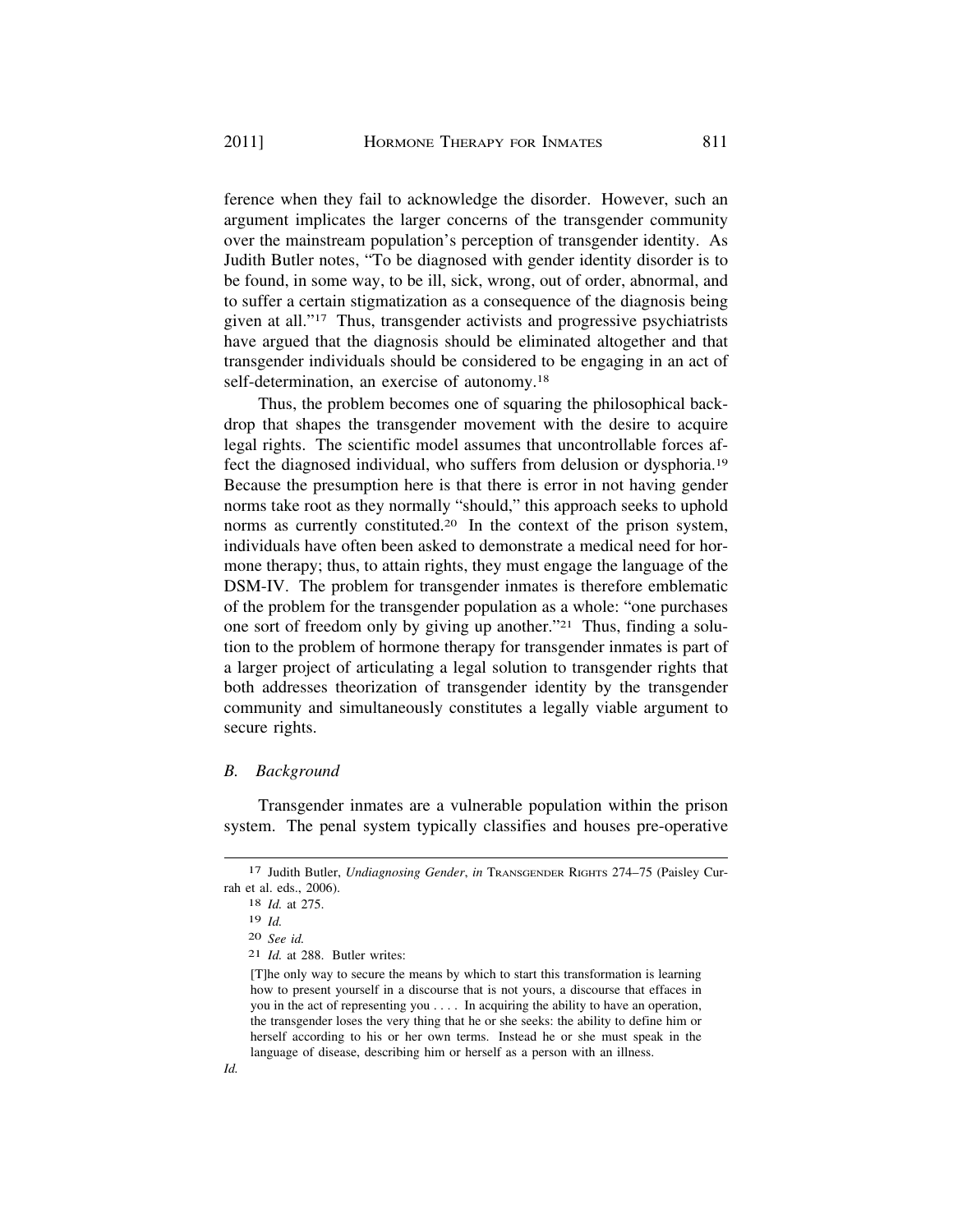transgender prisoners according to their birth [gender.22](https://gender.22) In addition to being the targets of sexual abuse,<sup>23</sup> transgender inmates present a myriad of practical issues, including confrontation with rules regarding healthcare, clothing, and [makeup.24](https://makeup.24) The medical and psychiatric needs of the transgender population undergoing hormone therapy presents particular problems. Transgender inmates are more likely to suffer from depression, anxiety, posttraumatic stress disorder, schizophrenia, and substance abuse [problems.25](https://problems.25) Denial of hormone therapy, in particular, presents issues for the transgender inmate population. According to the psychiatric community, autocastration, which has potentially lethal consequences, is often the consequence of failure to receive hormone [therapy.26](https://therapy.26) In at least six facilities in four states, transgender inmates have castrated themselves while incarcerated.<sup>27</sup>

The traditional response of the psychiatric community and prison officials, when the problem has been acknowledged, is to require advocates of providing hormone therapy to appeal to GID, classified as a mental illness by the American Psychiatric Association (APA).28 According to the APA, the symptoms of GID are: (1) a strong and persistent cross-gender identification manifested by symptoms such as a stated desire to be the other sex, frequent passing as the other sex, desire to live or be treated as the other sex, or conviction that he or she has the typical feelings and reactions of the other sex; (2) persistent discomfort with his or her sex or senses of inappropriateness in the role of that sex manifested by symptoms such as preoccupation with getting rid of primary and secondary sex characteristics; (3) the disturbance is not concurrent with a physical intersex conditions; and (4) the condition causes clinically significant distress or impairment in social, occupational, or other important areas of [functioning.29](https://functioning.29) The treatment that psychiatrists tradi-

<sup>22</sup> NAT'L CTR. FOR LESBIAN RIGHTS, RIGHTS OF TRANSGENDER PRISONERS 1 (2006), *available at* <http://www.nclrights.org/site/DocServer/RightsofTransgenderPrisoners.pdf?doc> ID=6381. 23 *See* Darren Rosenblum, *Trapped in Sing Sing: Transgendered Prisoners Caught in the* 

*Gender Binarism*, 6 MICH. J. GENDER & L. 499, 517–23 (2000); *s*ee also Brown & McDuffie, *supra* note 9, at 288 ("Transgender inmates also have concerns that include safe housing, the potential for physical and sexual assault from other residents as well as caretakers, and privacy issues." (internal citations omitted)). 24 *See* Brown & McDuffie, *supra* note 9, at 280.

<sup>25</sup> *Id.* at 287.

<sup>26</sup>*Id.* 27 *Id.* at 288 (noting that while cost may be a consideration in denying hormone therapy, the cost of caring for individuals who autocastrate themselves is also great).<br><sup>28</sup> AM. PSYCHIATRIC ASS'N, DIAGNOSTIC AND STATISTICAL MANUAL OF MENTAL DISOR-

DERS IV 532 (4th ed. 1994).

<sup>29</sup> David Seil, *The Diagnosis and Treatment of Transgendered Patients*, 8 J. GAY & LESBIAN PSYCHOTHERAPY 99, 100 (2004); *see also* Fields v. Smith, No. 06-C-112, 2010 WL 1929819, at \*2 (E.D. Wis. May 13, 2010) (explaining one transgendered inmate's reaction to being denied hormone medication).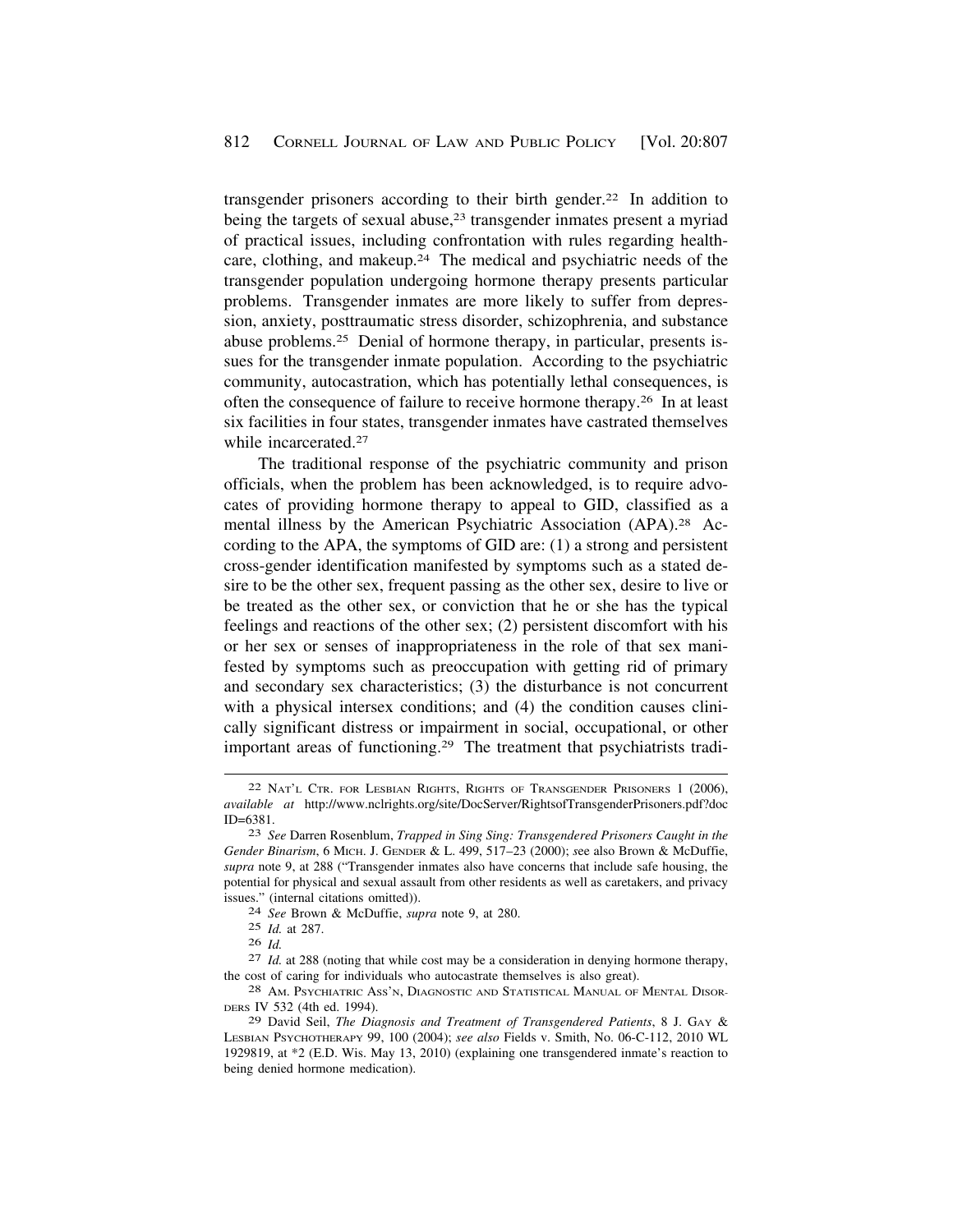tionally prescribe for GID is a period of therapy, followed by the prescription of hormone therapy, and observation of the subjective impression of the changes that occur during hormone [therapy.30](https://therapy.30) In some instances, where the psychiatrist finds it appropriate, surgery may also be [prescribed.31](https://prescribed.31) As a result of this traditional analysis, most successful attempts at attaining legal rights have been accomplished through resorts to psychiatry.

# II. ANALYZING THE ADVANTAGES AND PROBLEMS OF ALTERNATIVE APPROACHES

This section provides a review of the traditional means for securing transgender persons' rights, and discusses the potential problems with the application of these approaches to transgender prisoners' rights to hormone therapy.

# *A. Treating Transgender Identity as a Suspect Classification*

Several attempts have been made to fit transgender identity within the parameters of a suspect classification, in order to allow persons considered transgender to gain protection under the Fourteenth Amendment's Equal Protection Clause. In some states, courts have found that transgender persons are protected under the state's civil rights laws that prohibit discrimination on the basis of [disability.32](https://disability.32) However, many are hesitant to use disability laws in order to gain protection. Transgender advocates argue that "using the legal category of disability to secure legal protections for transgender people will perpetuate social myths and stereotypes that transgender people are sick, abnormal, or inferior."33 Others argue that the framework of seeking rights through disability protections is valid, positing that the modern conception of disability revolves around the distinction between impairments and disabilities; impairments involve the loss of capacity to perform in some way, but disabilities are the product of the ambient society's construction of [barriers.34](https://barriers.34)

There are several problems, however, that such an argument encounters. First, many transgender advocates object to the usage of disability laws as a means of protection because of the stigma associated with

<sup>30</sup>*See* Seil, *supra* note 29, at 103. 31 *See id.* 32 Jennifer L. Levi & Bennett H. Klein, *Pursuing Protection for Transgender People Through Disability Laws*, *in* TRANSGENDER RIGHTS, *supra* note 17, at 74; *see, e.g.*, Lie v. Sky Publ'g Corp., 15 Mass. L. Rptr. 412 (Mass. Super. Ct. 2002); Enriquez v. W. Jersey Health Sys., 777 A.2d 365 (N.J. Super. Ct. App. Div. 2001). 33 Levi & Klein, *supra* note 32, at 74. 34 *Id.* at 79 (quoting LENNARD J. DAVIS, BENDING OVER BACKWARDS: DISABILITY, DIS-

MODERNISM, AND OTHER DIFFICULT POSITIONS 41 (2002)).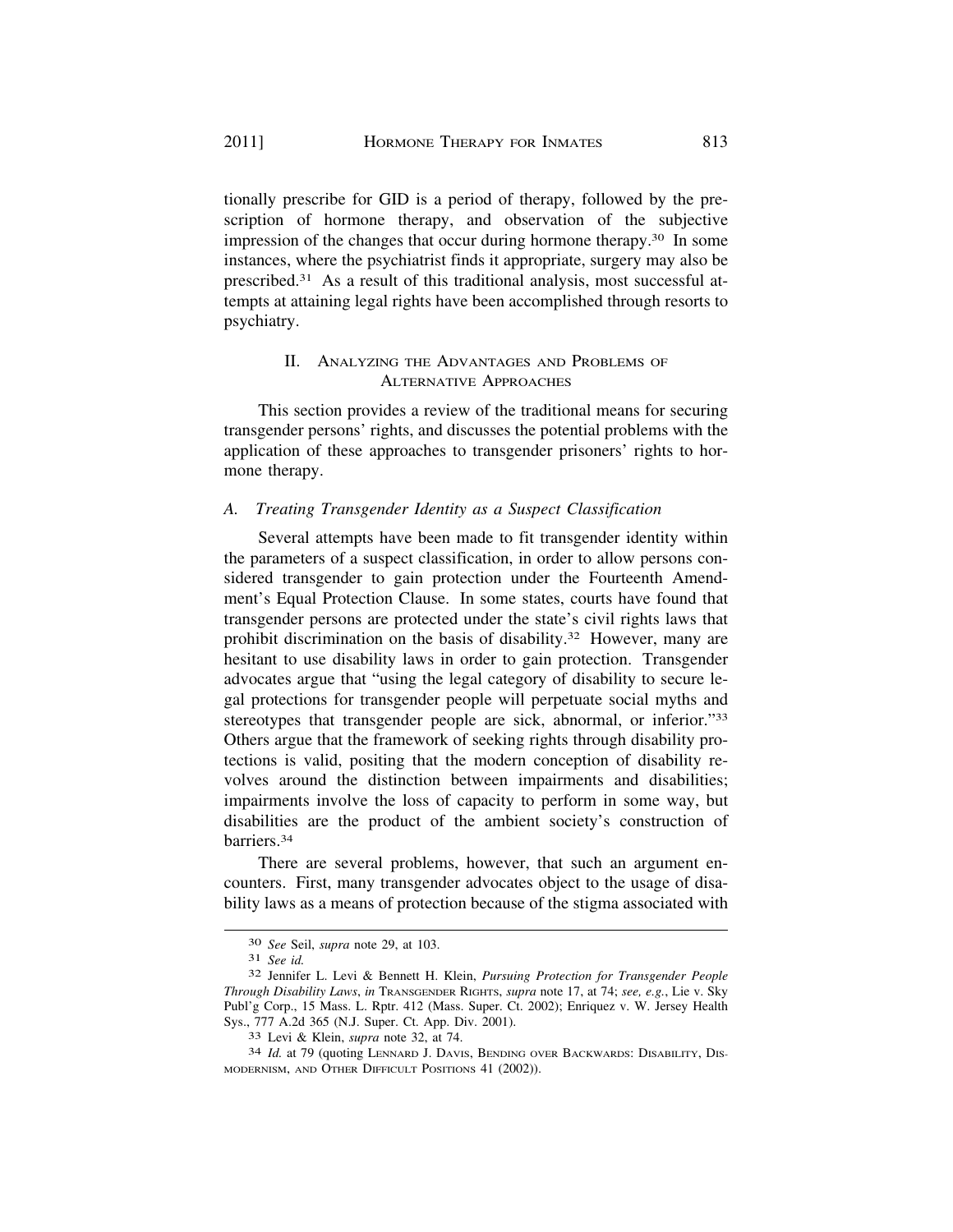the term "disability."35 Furthermore, when Congress passed the Americans with Disabilities Act (ADA) in 1990, it explicitly excluded from the definition of disability "transsexualism" and "gender identity disorders not resulting from physical impairments."36 While one may argue that state statutes do not contain the same explicit exclusion, many state laws utilize the same language as the ADA in their own disability statutes.<sup>37</sup> Moreover, the requirements for satisfying the terms of many disability statutes would serve as a severe impediment to many transgender individuals because many of the statutes require that an individual fulfill one of three requirements: (1) have a physical or mental impairment that substantially limits major life activity, (2) have "a record of such an impairment," or (3) be regarded as having such an impairment.<sup>38</sup> While some transgender persons might be able to satisfy these criteria, even proponents of this approach agree that many might not be able to fall under any of the three [requirements.39](https://requirements.39)

Other advocates argue for protecting transgender persons through the use of statutory protections afforded on the bases of "sex" and "gender." These advocates argue that discrimination and unfavorable treatment because of transgender identity is in fact discrimination on the basis of gender, in that individuals are discriminated against because they fail to conform to stereotypes and expectations about gender. In particular, such advocates appeal to *Price Waterhouse v. Hopkins*, 40 in which the Court found that an employer had violated Title VII's safeguard against discrimination on the basis of sex when it refused to grant partnership to a woman, in part because her demeanor, appearance, and personality were deemed not sufficiently feminine.<sup>41</sup> While courts were initially reluctant to afford protection to transsexual and transgender persons under *Price Waterhouse*, new decisions reflect an increasing willingness to do so.42

However, this argument runs into the problematic decision of *Romer v. Evans*, 43 in which the Court analyzed whether homosexuals were entitled to a higher level of scrutiny under Equal Protection analy-

<sup>35</sup> *Cf.* Judith Butler, *Undiagnosing Gender*, *in* TRANSGENDER RIGHTS 274–75 (Paisley Currah et al. eds., 2006).

<sup>36</sup> Levi & Klein, *supra* note 32, at 83. 37 *Id.* at 84. 38 *Id.* 

<sup>39</sup> *See id.* at 87 ("It is important to acknowledge that pursuing protections under disability law may not protect all transgender people."). 40 490 U.S. 228 (1989). 41 *See id.* at 258; Kylar W. Broadus, *The Evolution of Employment Discrimination Pro-*

*tections for Transgender People*, *in* Transgender RIGHTS, *supra* note 17, at 93.<br><sup>42</sup> *See, e.g.*, Rosa v. Park W. Bank & Trust Co., 214 F.3d 213 (1st Cir. 2000); Schwenk

v. Harford, 204 F.3d 1187 (9th Cir. 2000). 43 517 U.S. 620 (1996).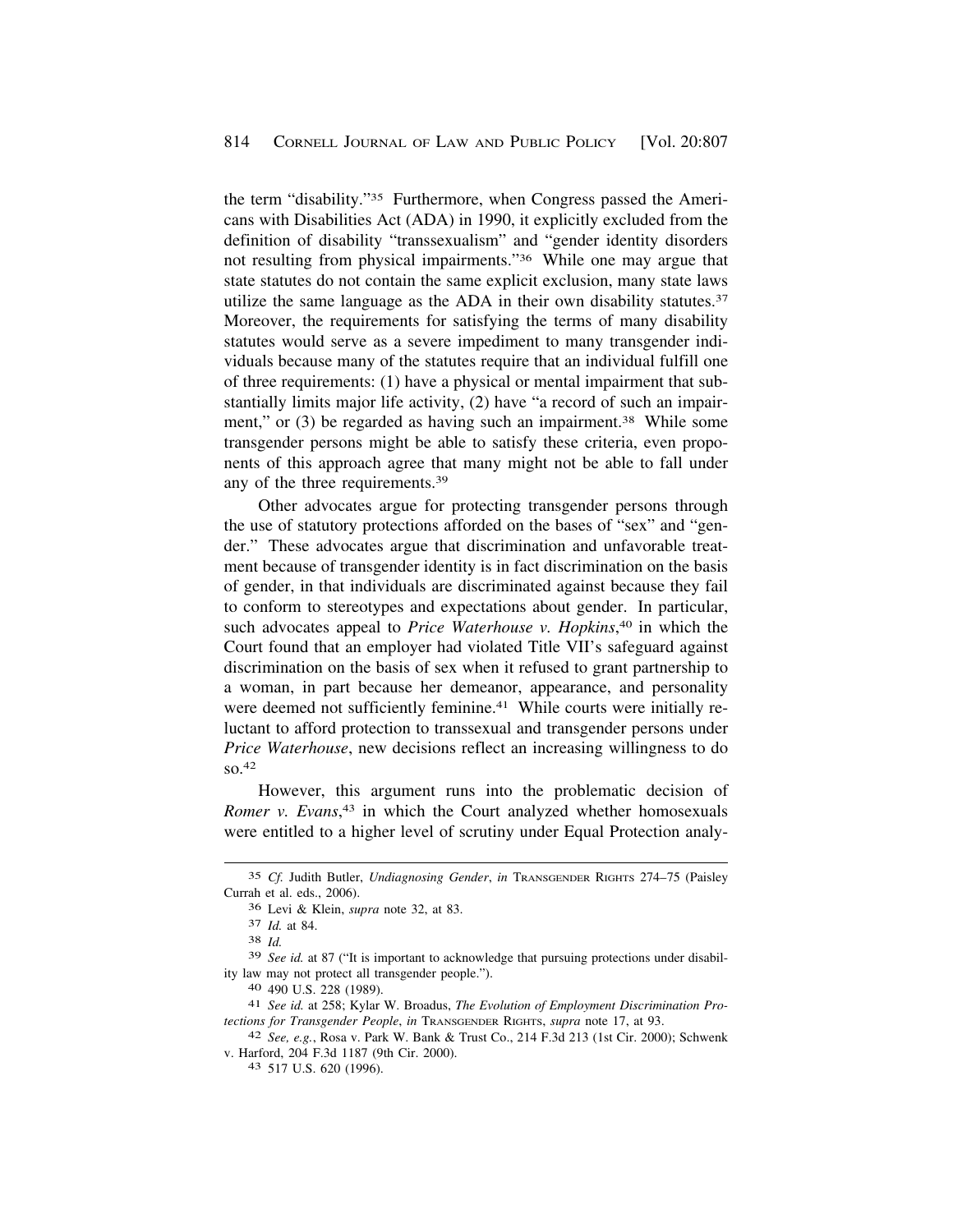sis. In *Romer*, while purporting to apply rational basis scrutiny to homosexuals, the Court made distinctions that suggested that it was not purely applying rational basis [scrutiny.44](https://scrutiny.44) For example, the Court seriously examined the stated objective of the statute,<sup>45</sup> an unusual approach under rational basis scrutiny. Further, for the first time, the Court articulated the rule that a statute that is "at once too narrow and too broad" confounds judicial [review.46](https://review.46) Consequently, the language of *Romer* does suggest some sort of elevated form of judicial review for homosexuals, but this elevated review still does not rise to the level of intermediate or strict scrutiny.<sup>47</sup> Given that rational basis is the level of scrutiny afforded to homosexuals, it seems unlikely that courts would afford transgender persons intermediate scrutiny, based upon the argument that transgender identity is the product of gender. To the extent that circuit court interpretations of Title VII suggest that "sex" and "gender," as used in the statutory context, encompass transgender identity,<sup>48</sup> it is unclear whether the Supreme Court would construe the terms in the same way.

Consequently, although treating transgender identity as a suspect classification would greatly advance the cause of transgender prisoner treatment, it is unlikely that transgendered persons would constitute a suspect classification warranting strict or intermediate scrutiny. While the fundamental rights regime is considerably limited in the context of incarceration, Equal Protection remains a powerful doctrine within the prison context. The Court has found that racial discrimination, for example, is unconstitutional in prisons except in extreme circumstances for the preservation of prison security and [discipline.49](https://discipline.49) However, given the unlikelihood of the Court finding transgender individuals constitute a suspect class, this doctrine is a problematic for the advancement transgender rights.

# *B. Treating Transgender Identity as a Part of the Fundamental Right to Sexual Identity*

In contrast to Equal Protection, application of the Due Process Clause of the Fourteenth Amendment as a means of securing transgender prisoners' rights to hormone therapy suffers from the opposite problem.

<sup>44</sup> *See id.* at 635.

<sup>45</sup> *See id.* ("Amendment 2, however, in making a general announcement that gays and lesbians shall not have any particular protections from the law, inflicts on them immediate, continuing, and real injuries that outrun and belie any legitimate justifications that may be claimed for it.").

<sup>46</sup>*Id.* at 633. 47 *See id.* at 635. 48 *See, e.g.*, Kastl v. Maricopa Cnty. Comm. Coll. Dist., 325 Fed. Appx. 492 (9th Cir. 2009).

<sup>49</sup> *See* Cruz v. Beto, 405 U.S. 319, 321 (1972).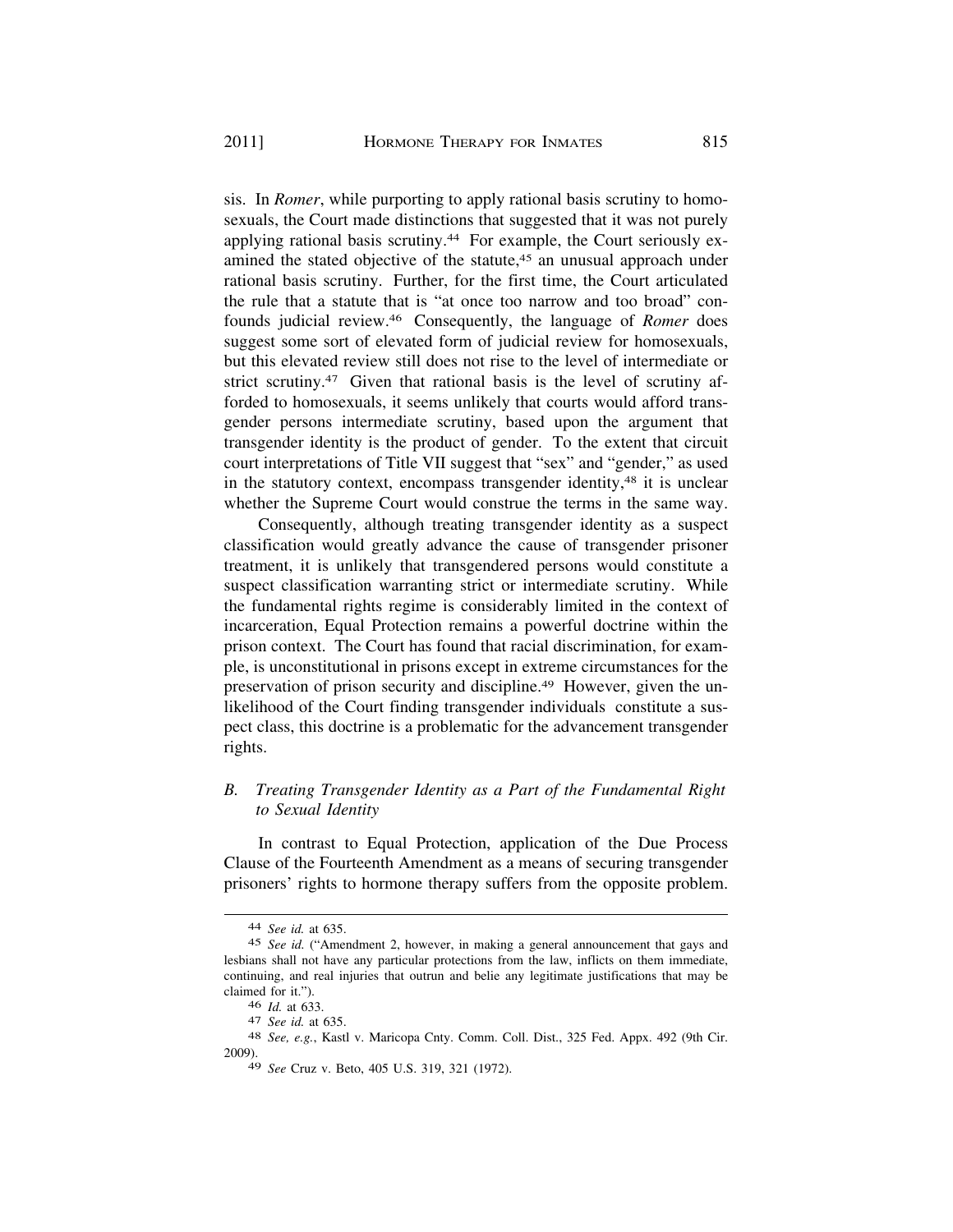While it is, as a matter of doctrine, more likely that the Court would recognize a fundamental right to autonomy in sexual self-definition, it is simultaneously less likely that this fundamental right would yield significant protection in the prison context, given that the exercise of fundamental rights in prisons is severely [constrained.50](https://constrained.50) 

Transgender advocates view the ruling in *Lawrence v. Texas*, 51 which may be argued to have secured a fundamental right to autonomy for sexual self-definition, as constituting a basis for protection for transgender individuals. In *Lawrence*, the Court held that a Texas statute banning homosexual sodomy was unconstitutional.<sup>52</sup> There is debate over the level of scrutiny that the Court applied when it famously declared that, "[w]hen sexuality finds overt expression in intimate conduct with another person, the conduct can be but one element in a personal bond that is more enduring. The liberty protected by the Constitution allows homosexual persons the right to make this choice."<sup>53</sup> While it is unclear what level of review the Court applied in that instance,<sup>54</sup> the Court recognized some form of respect for relational and sexual autonomy. Further, in the *Lawrence* opinion, the Court highlighted its own history of respecting personal autonomy. The Court noted that in *Planned*  Parenthood v. Casey,<sup>55</sup> it had declared, "[a]t the heart of liberty is the right to define one's own concept of existence, of meaning, of the universe, of the mystery of human life. Beliefs about these matters could not define the attributes of personhood were they formed under the compulsion of the State."56 Thus, the language of *Lawrence* and *Casey*  points to the recognition of a right, if not necessarily a fundamental right, to personal, sexual autonomy.

In dissecting the Court's opinion in *Lawrence*, Laurence Tribe noted that while the Court did not explicitly say that it was applying strict scrutiny, its standard of review "could hardly have been more obvious."57

55 505 U.S. 833 (1992).

56 Lawrence v. Texas, 539 U.S. 558, 574 (2003) (citing *Casey*, 505 U.S. at 851).

57 Tribe, *supra* note 54, at 1917. To the extent that Tribe posits that the Court did not undertake merely rational basis review in deciding *Lawrence*, however, he also suggests that the Supreme Court was approaching due process in an ultimately different way than it ever has. He notes:

In deciding that the laws banning sodomy should be so regarded, the *Lawrence* majority did not articulate a doctrinal "test" as such, or even a specific mode of analysis, but—as perhaps befits a Court more comfortable with the exposition of common law than with the construction of theory—it laid down markers that future courts

<sup>50</sup> See *infra* note 72 and accompanying text.

<sup>51 539</sup> U.S. 558 (2003).

<sup>52</sup> *Id.* at 567.

<sup>53</sup> *Id.* 

<sup>54</sup> *See* Laurence H. Tribe, Lawrence v. Texas: *The "Fundamental Right" that Dare Not Speak Its Name*, 117 HARV. L. REV. 1893, 1916 (2004) (alluding to the Court's "'mysterious' standard" of review).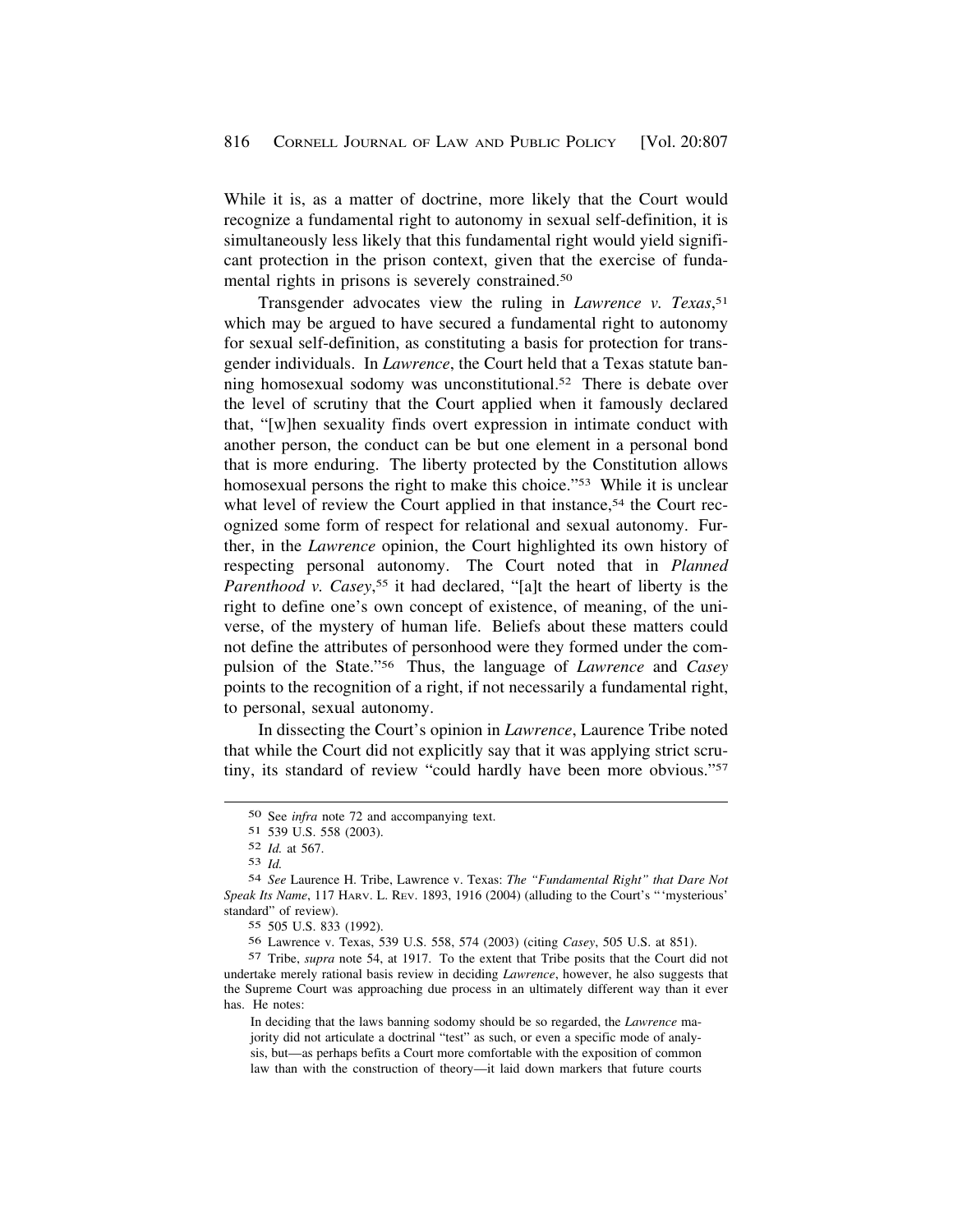Further, other commentators have posited that a fundamental right to determine one's gender [exists.58](https://exists.58) In particular, these commentators argue that *Lawrence* and *Casey* guarantee autonomy, in terms of self-expression, as a fundamental right.<sup>59</sup> Along the same lines, recent case law generated by "Don't Ask, Don't Tell" (DADT) also suggests that discussions of sexuality, apart from obscenity, are protected by both due process and the First Amendment's,<sup>60</sup> further suggesting a fundamental right to sexual self-expression.

However, to the extent that such a model is an operative means of viewing transgender rights, this model may not aid transgender prisoners. Prison, by definition, allows the deprivation of certain fundamental rights. Incarceration inherently infringes upon fundamental rights, particularly the right to be free from physical restraint.<sup>61</sup> The general inquiry used to determine whether infringement of a fundamental right in the prison context is appropriate is two-pronged: (1) whether the right is fundamentally inconsistent with incarceration, and (2) whether the prison regulation abridging that right is reasonably related to legitimate, penological interests.<sup>62</sup> If the right claimed in the first prong is fundamentally inconsistent with incarceration, the inquiry ends and the second prong need not be explored. To avoid a finding of fundamental inconsistency,

might retrace and extend less through abstract speculation than by the light of unfolding experience.

*Id.* at 1943.

58 *See* Laura K. Langley, Note, *Self-Determination in a Gender Fundamentalist State: Toward Legal Liberation of Transgender Identities*, 12 TEX. J. C.L & C.R. 101, 123–26 (2006) (noting that "[w]hen the state interferes with this process of self-definition, or prevents gender self-determination entirely, it violates the constitutionally based right to liberty because of the dramatic extent to which personhood is abused by institutionalized denials of the opportunity to self-actualize"). *See also* Franklin H. Romeo, *Beyond a Medical Mode: Advocating for a New Conception for Gender Identity in the Law*, 36 COLUM. HUM. RTS. L. REV. 713 (2005):

Like pregnancy, a person's experience of gender is intimately connected to that person's experience of their body and affects the most profound personal choices they make in life. A reproductive rights analogy could provide a useful framework through which courts could conceive of gender in a way that . . . acknowledges that gender—like pregnancy—is a healthy aspect of life that presents fundamental issues of bodily integrity and personal choice, which every person has an inherent interest in self-determining.

*Id.* at 745.

59 These arguments fail to take into account that the articulation of sexual practices was not described as a fundamental right explicitly in the text of *Lawrence*, and the language from *Casey* that supports such an interpretation provides only a vague allusion to self-definition.

60 *See* Log Cabin Republicans v. United States, No. CV 04-08425-VAP (ex), slip op., at 74, 75 (C.D. Cal. Nov. 9, 2010) (describing how DADT's ban on discussions of sexual orientation violated both the First Amendment and the Due Process Clause). Recent legislative action repealing "Don't Ask, Don't Tell" moots the case, as a practical matter, for the purposes of the policy, but its language still suggests an important relationship between the First Amendment and sexual expression.

61 *See* Gerber v. Hickman, 291 F.3d 617, 621 (9th Cir. 2002).

<sup>62</sup> *See* Turner v. Safley, 482 U.S. 78, 95–97 (1987).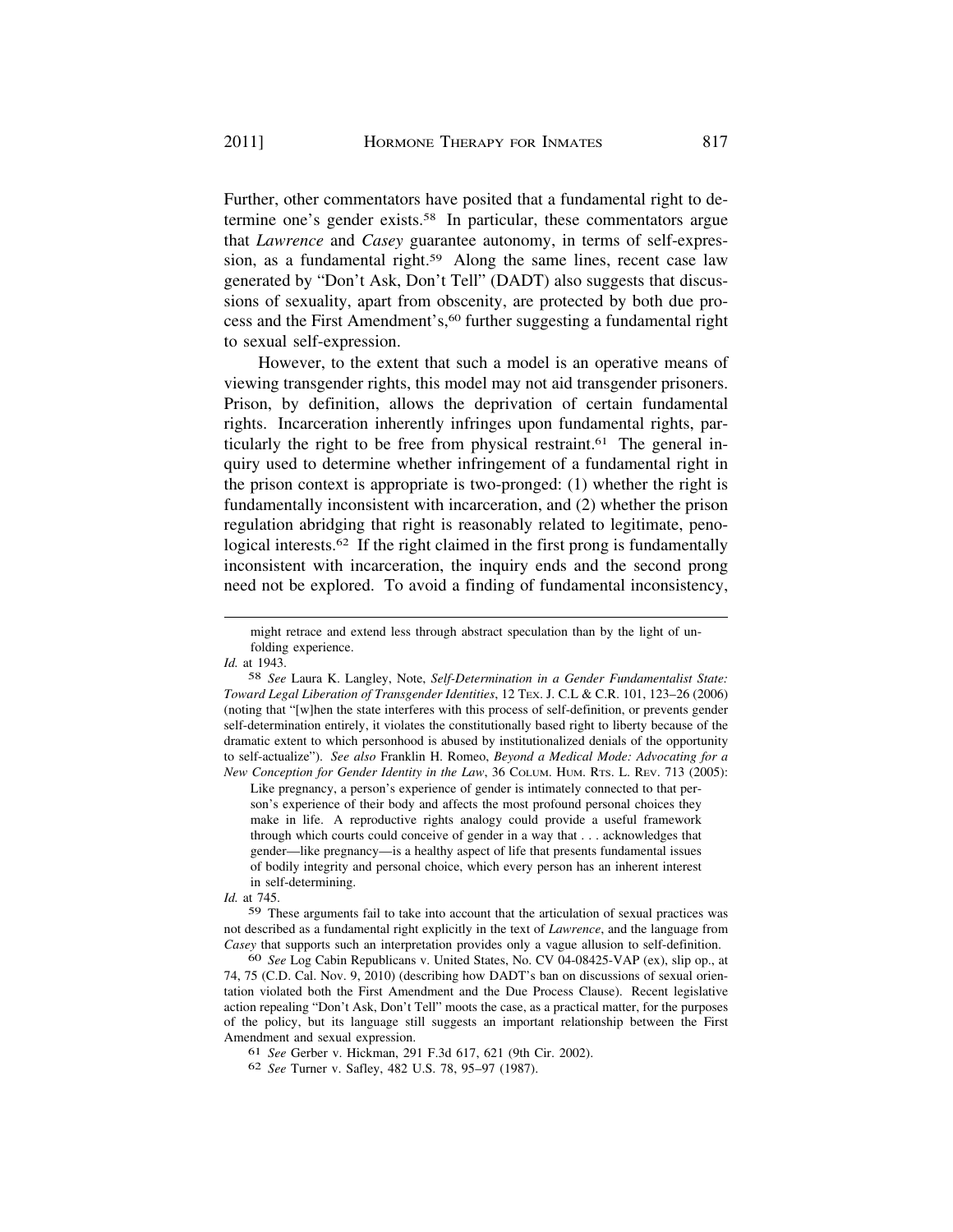four factors must be met: (1) a valid, rational connection between the prison regulation and the legitimate, neutral government interest put forward to justify it, (2) the existence of alternative means of exercising the right available to inmates, (3) the impact that accommodation of the asserted constitutional right will have on guards, other inmates, and the allocation of prison resources generally, and (4) the absence of readily available alternatives to the prison for achieving the governmental [objectives.63](https://objectives.63)

Thus, with respect to whether the prison context requires prison officials to respect a fundamental right to sexual self-definition, the first question is whether the right is fundamentally inconsistent with incarceration. *Gerber v. Hickman*64 is instructive on this [point.65](https://point.65) In *Gerber*, the court examined whether due process required a prison warden to allow an inmate to mail a specimen of his sperm to his wife for the purposes of artificial insemination.<sup>66</sup> The court found the right to procreate was fundamentally inconsistent with the prison setting.<sup>67</sup> In so finding, the court noted that separation from family and friends, and consequently the right to intimate association, is necessarily infringed by [imprisonment.68](https://imprisonment.68) Further, in *Kentucky Dep't. of Corrections v. Thompson*, 69 the Court held that government agents could restrict a prisoner's rights to meet with a particular visitor without a violation of the Due Process [Clause.70](https://Clause.70) Further, it is well settled that prisoners have no constitutional right to conjugal [visits.71](https://visits.71) Although these cases establish that not all fundamental rights are preserved in the prison context, important in these cases is the rationale that imprisonment necessitates a barrier to relational contact as it exists in the outside world. The problem of transgender inmates is unlike an issue of relational liberty, and is rather a problem of fundamental self-definition, as it involves not one's relationship with others, but rather one's relationship to self.

Consequently, because hormone therapy is about an individual's expression of gender identity, the case law on prisoners' rights to free speech under the First Amendment might be more instructive than the relational-rights case law. In the prison context, a court determines whether the prisoner's First Amendment claims are inconsistent with the

69 490 U.S. 454 (1989).

70 *Id.* at 461 (quoting Hewitt v. Helms, 459 U.S. 460, 468 (1983)).

<sup>63</sup> Shaw v. Murphy, 532 U.S. 223, 229–30 (2001).

<sup>64 291</sup> F.3d 617 (9th Cir. 2002).

<sup>65</sup> *Id.* at 621.

<sup>66</sup> *See id*. at 620.

<sup>67</sup> *See id*. at 621–22.

<sup>68</sup> *See id.* at 620.

<sup>71</sup> *See, e.g.*, Hernandez v. Coughlin, 18 F.3d 133, 137 (2d Cir. 1994); Davis v. Carlson, 837 F.2d 1318, 1319 (5th Cir. 1988).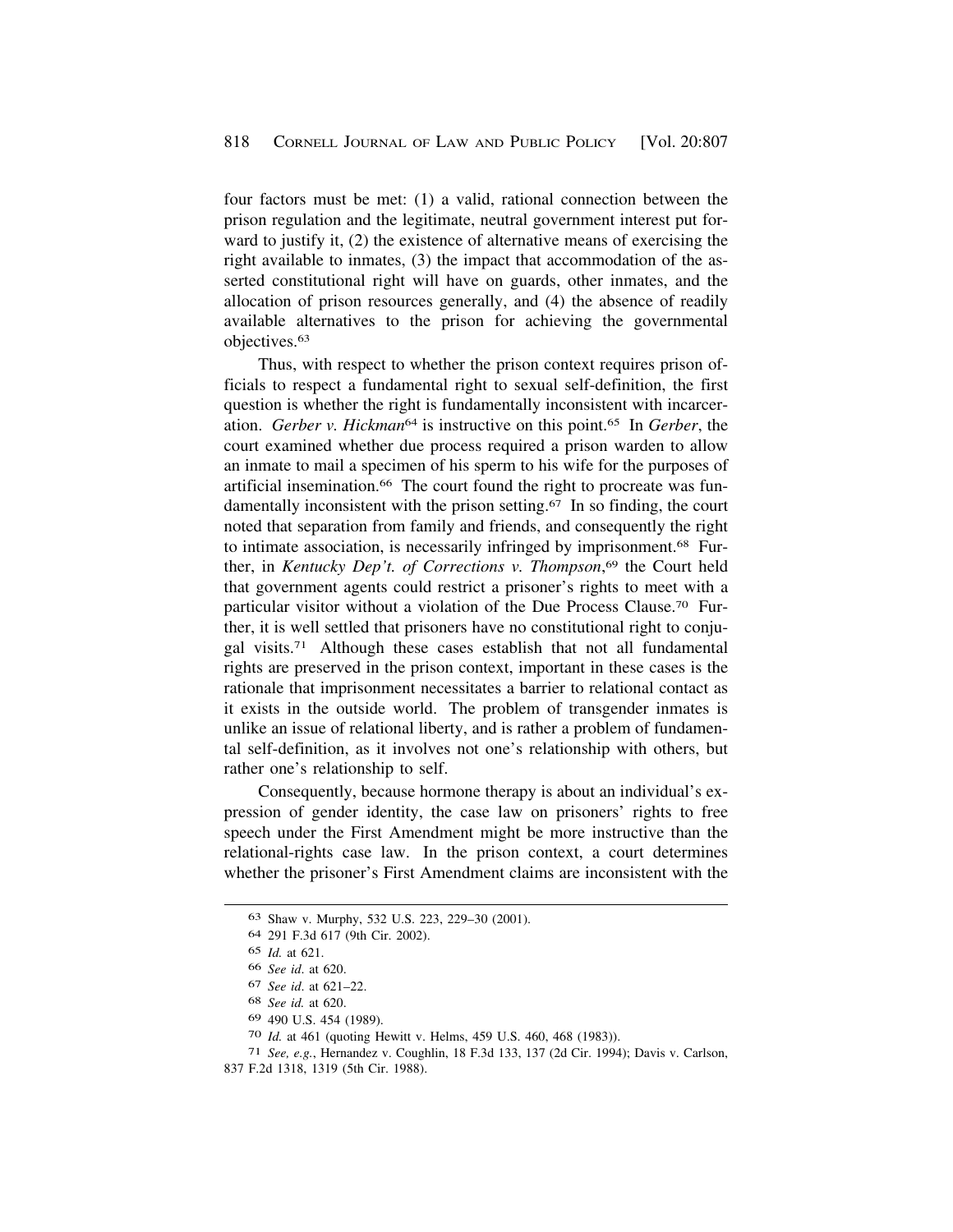status of a prisoner or with the legitimate penal objectives of the corrections [system.72](https://system.72) In the past, although the Court has admitted that there is no absolute bar on the exercise of speech in prisons, most First Amendment claims that have proceeded to the Supreme Court have been unsuc[cessful.73](https://cessful.73) Likewise, inherently problematic to the claim that gender identity is a fundamental right in the prison context is the limitation on access to fundamental rights in prisons. As a result, the fundamental rights regime suffers from the opposite problem as Equal Protection: while Equal Protection carries great weight in the prison context, it is not likely to apply to transgender persons; a fundamental right to autonomy in sexual self-definition likely exists, yet it is unlikely to have efficacy in the prison context.

# *C. The Most Common Argument: Failure to Provide Prisoners with Hormone Therapy Violates the Eighth Amendment*

Advocates for providing hormone therapy to transgender prisoners most commonly argue that the failure to do so violates the Eighth Amendment. The Eighth Amendment provides protection from "cruel and unusual punishment,"74 and a prison official violates the Eighth Amendment if she commits an act or omission accompanied by "deliberate indifference" to a substantial risk of serious harm to an [inmate.75](https://inmate.75) The deliberate indifference standard requires that a prison official, in so acting or failing to act, have knowledge of the risk of harm.76 Whether a prison official had the requisite knowledge of the substantial risk is a question of fact litigants may prove by circumstantial evidence, and the fact-finder may conclude that the prison official knew of substantial risk from the fact that the risk was [obvious.77](https://obvious.77) With respect to psychiatric care, the deliberate indifference standard is more difficult to reach. To meet the deliberate indifference standard, a litigant must show: (1) a serious disease or injury; (2) that such disease or injury is curable or may be substantially alleviated; and (3) the potential for harm to the prisoner resulting from delay or denial of care would be [substantial.78](https://substantial.78) 

The application of the deliberate indifference standard to the rights of transgender prisoners has become more liberal with the passage of time. Initially, litigants did not succeed in arguments based on the Eighth Amendment for access to transgender hormone therapy in pris-

<sup>72</sup> *See* Shaw v. Murphy, 532 U.S. 223, 229 (2001) (citing Pell v. Procunier, 417 U.S. 817, 822 (1974)). 73 *See, e.g.*, Beard v. Banks, 548 U.S. 521, 530 (2006); *Shaw*, 532 U.S. at 229. 74 U.S. CONST. amend. VIII.

<sup>75</sup> *See* Farmer v. Brennan, 511 U.S. 825, 842 (1994).

<sup>76</sup>*Id.* 77 *See id.* 78 Bowring v. E. Godwin, 551 F.2d 44, 47 (4th Cir. 1976).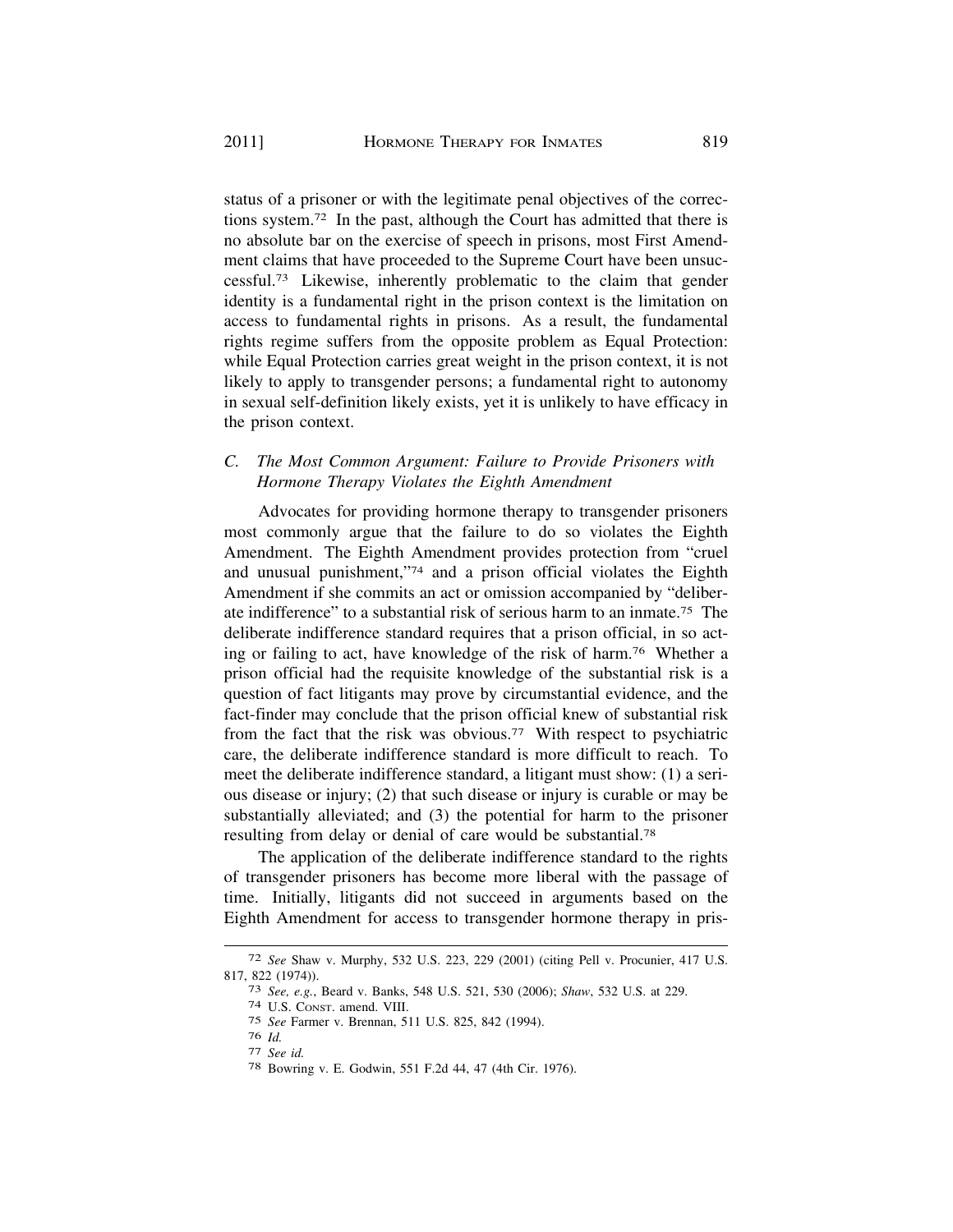ons.79 For example, in *Supre v. Ricketts*, the court held that the state of Colorado did not need to administer estrogen therapy to a transgender inmate to satisfy the State's duty of care to [prisoners.80](https://prisoners.80) Gradually, however, the tide began to turn and some cases established that transgender prisoners were entitled to "some kind of medical care" but did not articulate the extent of that [treatment.81](https://treatment.81) In *Kosilek v. Maloney*, for example, the court maintained a moderate approach, holding that although prison officials did not provide adequate care for a serious medical need, the inmate failed to show that the lack of care was the result of the official's deliberate [indifference.82](https://indifference.82) Nevertheless, the court held that as a result of the litigation, prison officials were on notice of the inmate's medical need and had a duty to provide the inmate with adequate medical [treatment.83](https://treatment.83)

Later cases, however, found that failure to supply transgender inmates with hormone therapy violated the Eighth Amendment. In *Brooks v. Berg*, 84 the court held that the plaintiff's GID was a serious medical condition and prison officials failed to prove that they had given the plaintiff adequate medical [treatment.85](https://treatment.85) Similarly, in *Phillips v. Michigan Department of Corrections*, 86 the court ordered prison officials to reinstate hormone therapy for a transgender inmate, distinguishing between the withdrawal of hormone therapy and sex reassignment surgery: the court described the former as the reversal of "healing medical treatment," and the latter as an improvement of medical [condition.87](https://condition.87) Most recently, in *Fields v. Smith*, 88 a district court held that a Wisconsin statute, barring prison doctors from prescribing hormone therapy or sex reassignment surgery to inmates in state custody, was unconstitutional.<sup>89</sup>

As these various court opinions suggest, the major issues that an argument based on the Eighth Amendment encounters are similar to

<sup>79</sup> *See, e.g.*, Maggert v. Hinks, 131 F.3d 670, 672 (7th Cir. 1997) (holding that the Eighth Amendment does not entitle an inmate to treatment for a gender identity disorder); Lamb v. Maschner, 633 F. Supp. 351, 353–54 (D. Kan. 1986). 80 792 F.2d 958, 962–63 (10th Cir. 1986).

<sup>81</sup> *See, e.g.*, Meriwether v. Faulkner, 821 F. 2d 408, 414 (7th Cir. 1987).

<sup>82 221</sup> F. Supp. 2d 156, 195 (D. Mass. 2002). 83 *See id.* at 193.

<sup>84 270</sup> F. Supp. 2d 302 (N.D.N.Y. 2003) (vacated in part).

<sup>85</sup> *See Id.* at 308–10. The court vacated this decision after the defendants conceded the plaintiff was entitled to medical care but pleaded that they did not adequately address the issues before the court. Nevertheless, the grounds for vacating the judgment had little to do with the merits; instead, the court vacated the judgment in the interest of judicial economy, so that the defendants could resubmit their arguments. *See* Brooks v. Berg, 289 F. Supp. 2d 286, 289 (N.D.N.Y. 2003).

<sup>86 731</sup> F. Supp. 792 (W.D. Mich. 1990), *aff'd*, 932 F.2d 969 (6th Cir. 1991). 87 *See id.* at 800. 88 712 F. Supp. 2d 830 (E.D. Wis. 2010), *modified*, July 9, 2010).

<sup>89</sup> *See id.* at 841.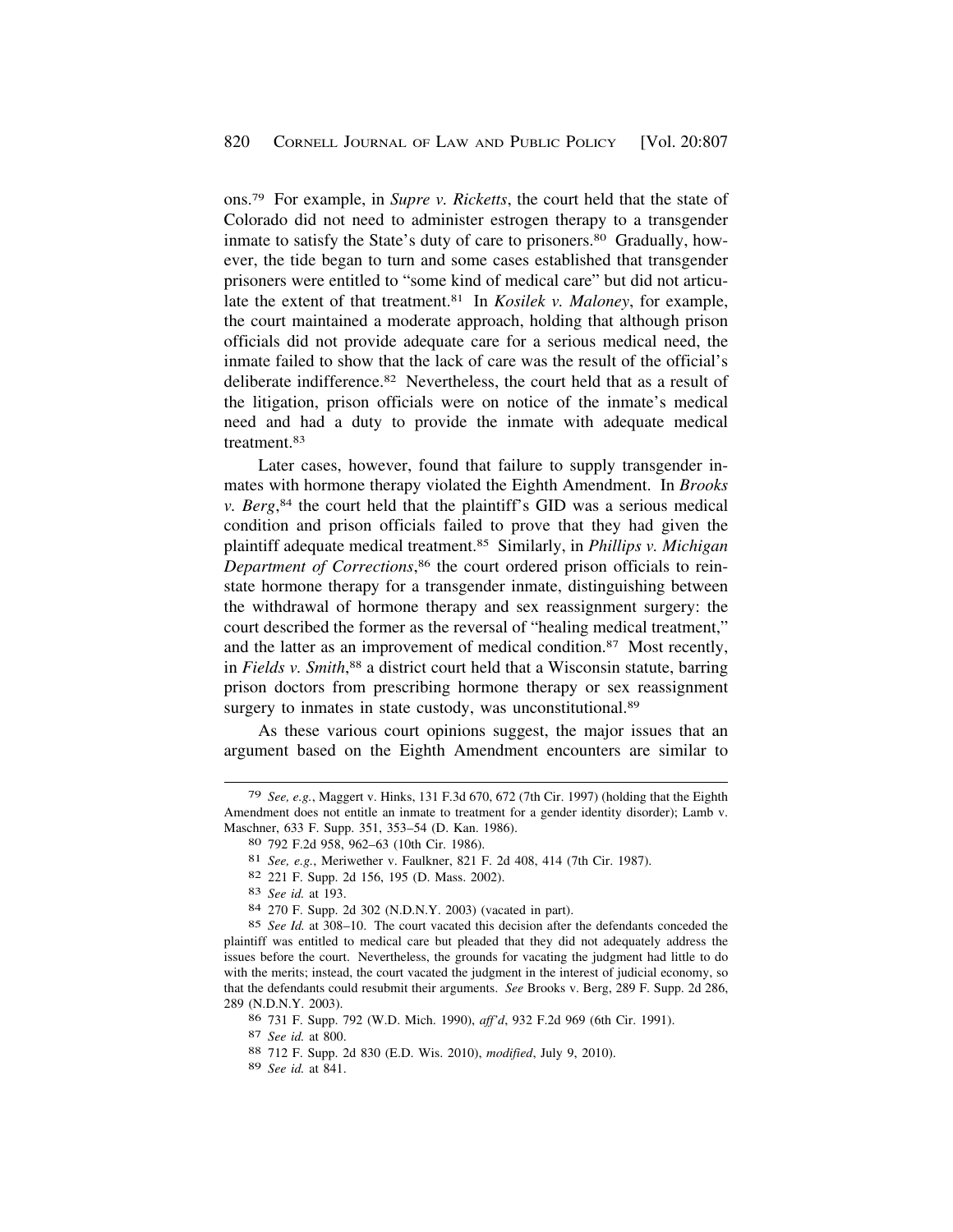those encountered in defining transgender persons as disabled. Specifically, in terms of the expressive effect of the law, defining transgender identity as a psychological disorder is problematic because of society's overall misconception of the transgender [community.90](https://community.90) As discussed earlier,<sup>91</sup> the arguments made in order to secure treatment under the Eighth Amendment rely heavily on an appeal to GID.

The *Fields* court, for example, evaluated the constitutionality of a statute that banned the provision of hormone therapy to inmates, focusing on medical need and the importance of individualized evaluation of transgender inmates, and found that some inmates might require hormone therapy.<sup>92</sup> The court specifically focused on the fact that in some instances "the disorder is so intense and severe" that some inmates suffer from symptoms like "anxiety, irritability, suicidal ideation, suicide attempts, and self-mutilation or autocastration," meaning that because of the statute, inmates that might have medically required hormone therapy were not receiving it.93 Similarly, in *Phillips*, the court focused on the healing effects of hormone therapy, and the possibility that denying hormone therapy could reverse the positive effects of past hormone [treatments.94](https://treatments.94) 

The transgender community has attempted to distinguish its reliance on the Eighth Amendment in order to secure access to hormone therapy and to avoid criticisms that this plays into mainstream fears that transgender persons are abnormal and that their condition derives from psychological [disorder.95](https://disorder.95) The main distinction the transgender community uses in order to retain the benefits accrued by considering transgenderism a medical condition is between considering transsexualism "a medical rather than a psychiatric status."96 Recognizing that a diagnosis of GID remains necessary to get hormone therapy and surgery, even outside the prison context, the transgender community has struggled with the idea of advocating against GID.97 As a consequence, GID and its relationship to the Eighth Amendment remains a complicated problem, implicating the

<sup>90</sup> *See* Butler, *supra* note 17, at 275 (noting that in seeking treatments through appeals to GID, the transgender person loses power over self-definition).

<sup>91</sup> *See supra* notes 17 to 21 and accompanying text.

<sup>92</sup> *See Fields I*, 2010 WL 1929819 at \*32 (E.D. Wis. May 13, 2010) (finding that the act is facially unconstitutional under Eighth Amendment analysis because "[t]he statute applies irrespective of an inmate's serious medical need or the DOC's clinical judgment").

<sup>93</sup> *Id.* at \*30.

<sup>94</sup> *See* Phillips v. Mich. Dep't of Corr., 731 F. Supp. 792, 800 (W.D. Mich. 1990).

<sup>95</sup> *See* Shannon Minter & Phyllis Randolph Frye, *A Joint Statement by the International Conference on Transgender Law and Employment Policy (ICTLEP) and The National Center for Lesbian Rights (NCLR)*, 5 INT'L CONF. ON TRANSGENDER L. & EMP. POL'Y A1, A1 (1996), *available at* [http://www.liberatinglaw.com/media//DIR\\_13185/FRYE11c2-JointStatementIC](http://www.liberatinglaw.com/media//DIR_13185/FRYE11c2-JointStatementIC)-TLEP-NCLR.pdf.

<sup>96</sup> *Id.* 

<sup>97</sup> *See id.*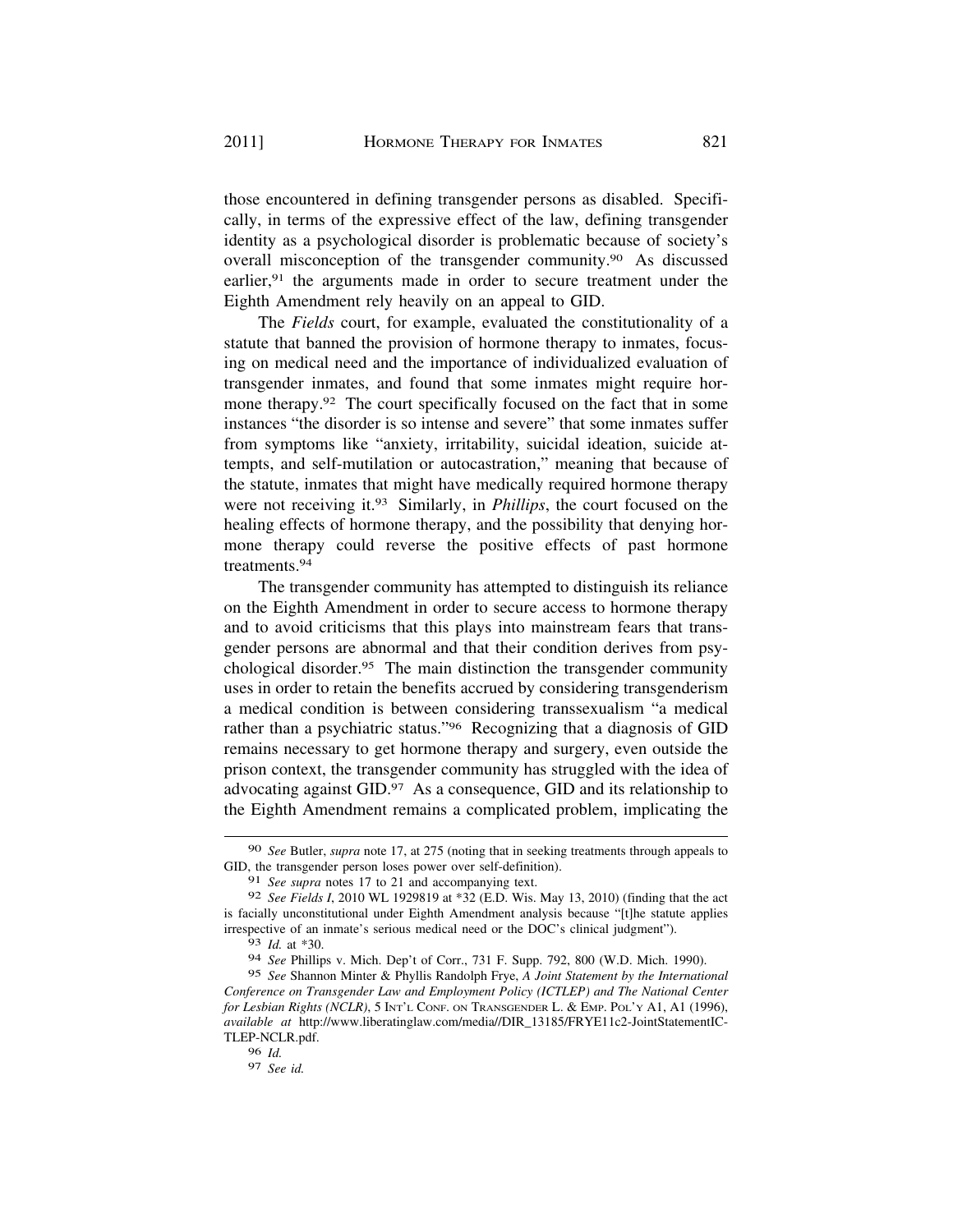tension between the desire of transgender people to access the means to achieve self-definition through transitioning and the compromise of selfdefinition that transgender people must make by accepting a GID dignosis.<sup>98</sup>

#### III. PROPOSED SOLUTION

The above descriptions suggest that transgender activists have encountered difficulty in finding a comfortable home for transgender rights that presents both a viable legal argument and does not involve the stigmatizing label of "illness." This section proffers a possible solution to this problem, finding a place for this nomadic issue. It argues that a transgender prisoner's right to hormone therapy involves the intersection of a quasi-suspect class with a quasi-fundamental right.

The doctrine described in *Plyler v. Doe*<sup>99</sup> is an unusual home for transgender rights in many respects. First, *Plyler* itself is a doctrine of questionable value, and many scholars have questioned its continuing viability.100 Second, outside of purely justifying the doctrine itself, the application of *Plyler* to the present case must be supported. Finally, assuming *Plyler* is a viable home for transgender rights, one must question whether recognizing that hormone therapy involves the intersection between a quasi-fundamental right and a quasi-suspect class will actually impose an obligation on prisons to provide hormone therapy. These distinct problems are the subject of the following subsections.

*A. Justifying* Plyler v. Doe

In *Plyler v. Doe*, the Supreme Court struck down a state statute that denied funding for the education of children of illegal immigrants based on a finding that the statute was inconsistent with the Fourteenth Amendment.101 The Court analyzed the problem presented through the lens of both Equal Protection and Due Process analysis.102 The Court found that although public education was not a right granted in the Constitution, it was not merely some governmental benefit,<sup>103</sup> as education has impor-

<sup>98</sup> Judith Butler notes:

<sup>[</sup>O]n the one hand, the diagnosis [of GID] continues to be valued because it facilitates an economically feasible way of transitioning. On the other hand, the diagnosis . . . continues to pathologize as a mental disorder what ought to be understood instead as one among many human possibilities of determining one's gender for oneself.

Butler, *supra* note 17, at 275.

<sup>100</sup> *See infra* notes 108 to 113.<br>
<sup>101</sup> Plyler v. Doe, 457 U.S. 202, 216–30 (1982).<br>
<sup>102</sup> *See id.* at 211–23.<br>
<sup>103</sup> *Id.* at 221.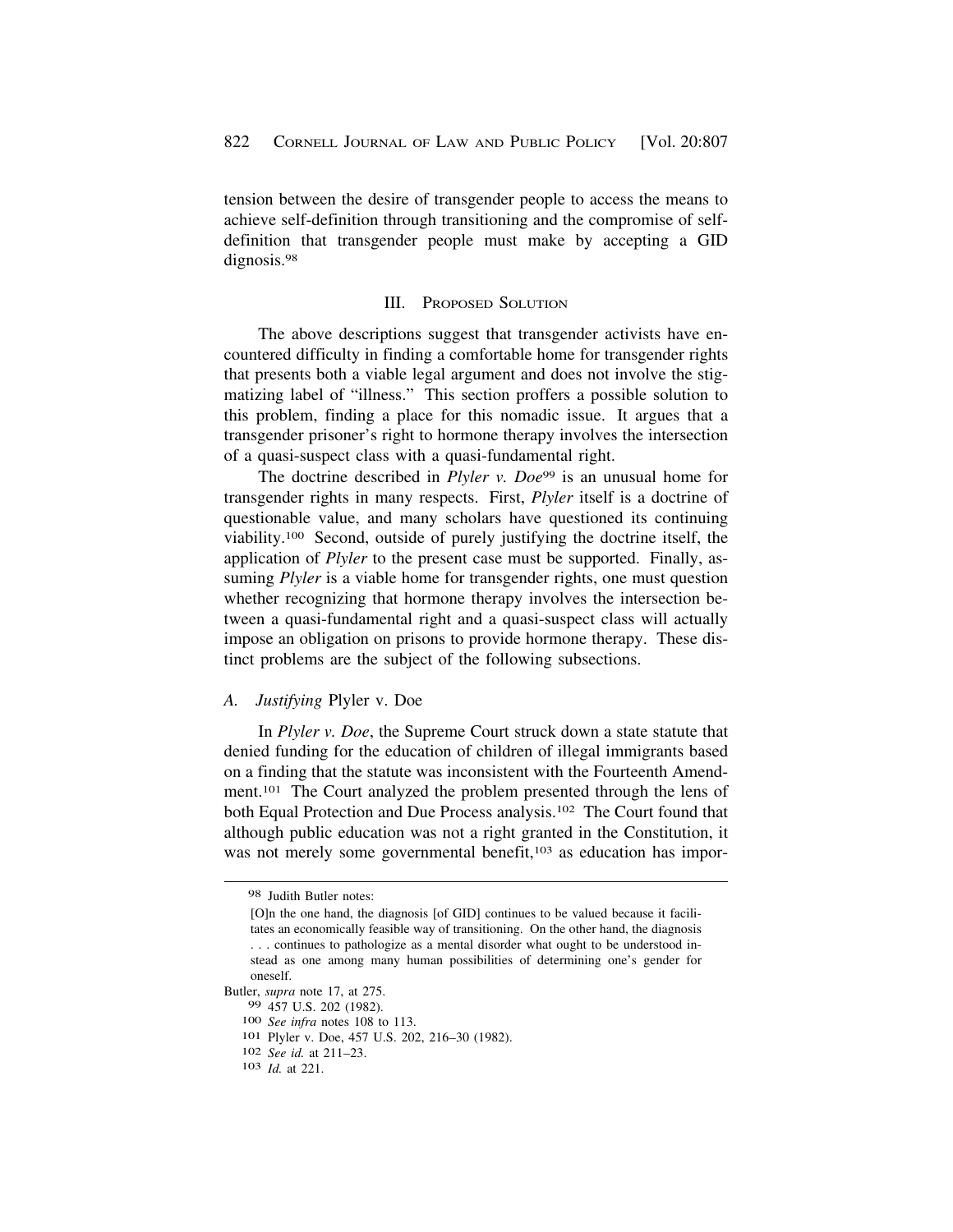tance in helping to maintain the nation's basic institutions.104 Further, the Court noted that while illegal immigrants constitute a "shadow population," they did not constitute a suspect class under the Equal Protection Clause because the characteristic was not immutable but chosen.105 At the same time, the Court noted that the children of illegal immigrants did not have the same choice as their parents.106 Concluding, however, that the case did not implicate a fundamental right or a suspect classification, the Court applied a level of scrutiny that was previously unseen: asking whether the statute furthered "some substantial goal of the state."<sup>107</sup>

Both the courts and scholars have called into question the continuing viability of *Plyler*'s analysis.108 *Plyler* appears to have blended rational basis review with intermediate scrutiny to create a level of scrutiny that falls between the two traditional standards of review.109 In *Kadrmas v. Dickinson Public Schools*, 110 the Supreme Court refused to extend *Plyler* to reach the problem of an imposed user fee on children who wished to use buses to and from public school.111 Further, even Chief Justice Burger observed in *Plyler* that "the Court's opinion rests on such a unique confluence of theories and rationales that it will likely stand for little beyond the results in these particular cases."112 Scholars such as Hiroshi Motumura suggest that the decision likely has little relevance beyond education and children.<sup>113</sup>

Yet a body of case law and scholarship exists suggesting that *Plyler*  may have viability beyond its immediate context. For instance, a federal district court used *Plyler* when considering California Proposition 187 a voter initiative that denied public education to undocumented migrant children.114 *Plyler* seizes on an argument set out in *San Antonio v. Rodriguez*, in which Justice Marshall's dissenting opinion advocates view-

education and children in *Plyler* that triggered a finding of constitutional rights."); *see also*  Hiroshi Motomura, *The Rights of Others: Legal Claims and Immigration Outside the Law*, 59 DUKE L.J. 1723, 1731 (2010) ("The Court's equal protection rationale—especially its application of intermediate judicial scrutiny—relied so heavily on the involvement of children and education that no court has ever used it to overturn a statute disadvantaging unauthorized migrants outside the context of K–12 public education.").<br><sup>114</sup> League of United Latin American Citizens v. Wilson, 997 F. Supp. 1244, 1255–56

(C.D. Cal. 1997).

<sup>104</sup> *Id.* 

<sup>105</sup> *Id.* at 219 n.19.

<sup>106</sup> *Id.* at 220.<br>107 *Plyler*, 457 U.S. at 224 (1982).<br><sup>108</sup> *See, e.g.*, Hiroshi Motomura, Forward to the Past: The Many Meanings of *Plyler v. Doe* on Its 25th Anniversary 3–6 (Apr. 14, 2007) (unpublished manuscript), *available at* http:// [www.law.berkeley.edu/files/Hiroshi\\_MotomuraFINAL.pdf](www.law.berkeley.edu/files/Hiroshi_MotomuraFINAL.pdf).<br>  $109$  *Id.* at 3.<br>  $110$  487 U.S. 450 (1988).<br>  $111$  *Id.* at 459.<br>  $112$  Plyler v. Doe, 457 U.S. 202, 243 (1982) (Burger, C.J., dissenting).<br>  $113$  *See* Motumura,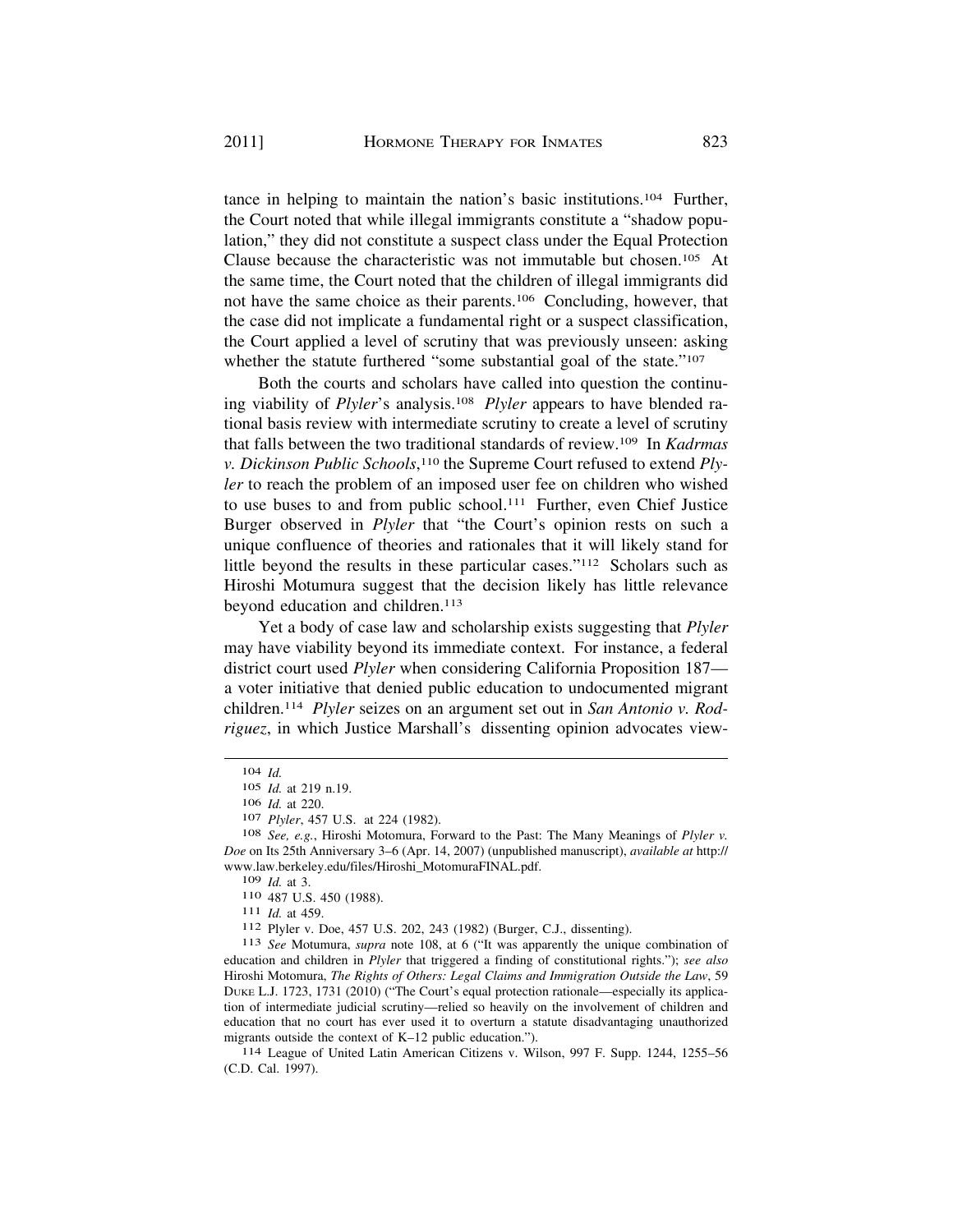ing the relationship between equal protection and due process as a "spectrum" in which the intensity of review depended on the importance of the constitutional interest and the invidiousness of the classification.115 This formulation is often described as "sliding-scale" review.116

Kenneth Karst argues that a purely categorical approach to understanding the Fourteenth Amendment fails to consider the complexity of equal protection and due process analyses.117 Instead, the Court does not engage a strict three-tiered review, and "despite the emerging rhetoric of categories, the actual decision of cases had resulted from an exceedingly fluid inquiry in which the level of justification demanded of the government varied with the importance of the interests invaded and the degree to which the government had imposed burdens on disadvantaged groups."118 Similarly, in studying *Lawrence v. Texas* and its effects on due process analysis, some scholars have argued that there is more elasticity and flexibility in substantive due process, rather than a rigid classificatory framework.119 Consequently, rather than viewing it as an outlier in a strain of cases applying a constrained system of classification, *Plyler*  is emblematic of a shifting terrain, in which the Court's evaluation of rights can recognize the intersection of due process and equal protection interests.

#### *B. Application of* Plyler *to the Present Case*

The right to hormone therapy in prisons for transgender persons likely fits into the paradigm established in *Plyler*, in that it represents the intersection between a quasi-fundamental right and a quasi-suspect class. There are important reasons to resolve the problem of transgender rights in this manner. Although transgender individuals likely would not be considered a suspect class, they might represent a class that closely approximates a suspect class, based on the prongs that courts ordinarily consider to make such a determination.120 Further, as noted earlier, the right to sexual autonomy in self-definition, though not a fundamental right, implicates important factors that suggest that it should be considered a quasi-fundamental right.121

<sup>115</sup> San Antonio v. Rodriguez, 411 U.S. 1, 98 (1973) (Marshall, J., dissenting); *see also*  Kenneth Karst, *The Liberties of Equal Citizens: Groups and the Due Process Clause*, 55 UCLA L. REV. 99, 138 (2007) (describing Marshall's view of equal protection analysis).

<sup>116</sup> *See, e.g.*, Wayne McCormack, *Lochner, Liberty, Property, and Human Rights*, 1 N.Y.U. J.L. & LIBERTY 432, 472 (2005).

<sup>117</sup> Karst, *supra* note 115, at 138.

<sup>118</sup> *Id.* 

<sup>119</sup> *See, e.g.*, Nad D. Hunter, *Living with* Lawrence, 88 MINN. L. REV 1103, 1118 (2004).

<sup>120</sup> *See infra* Section III.B.1.

<sup>121</sup> *See infra* Section III.B.2.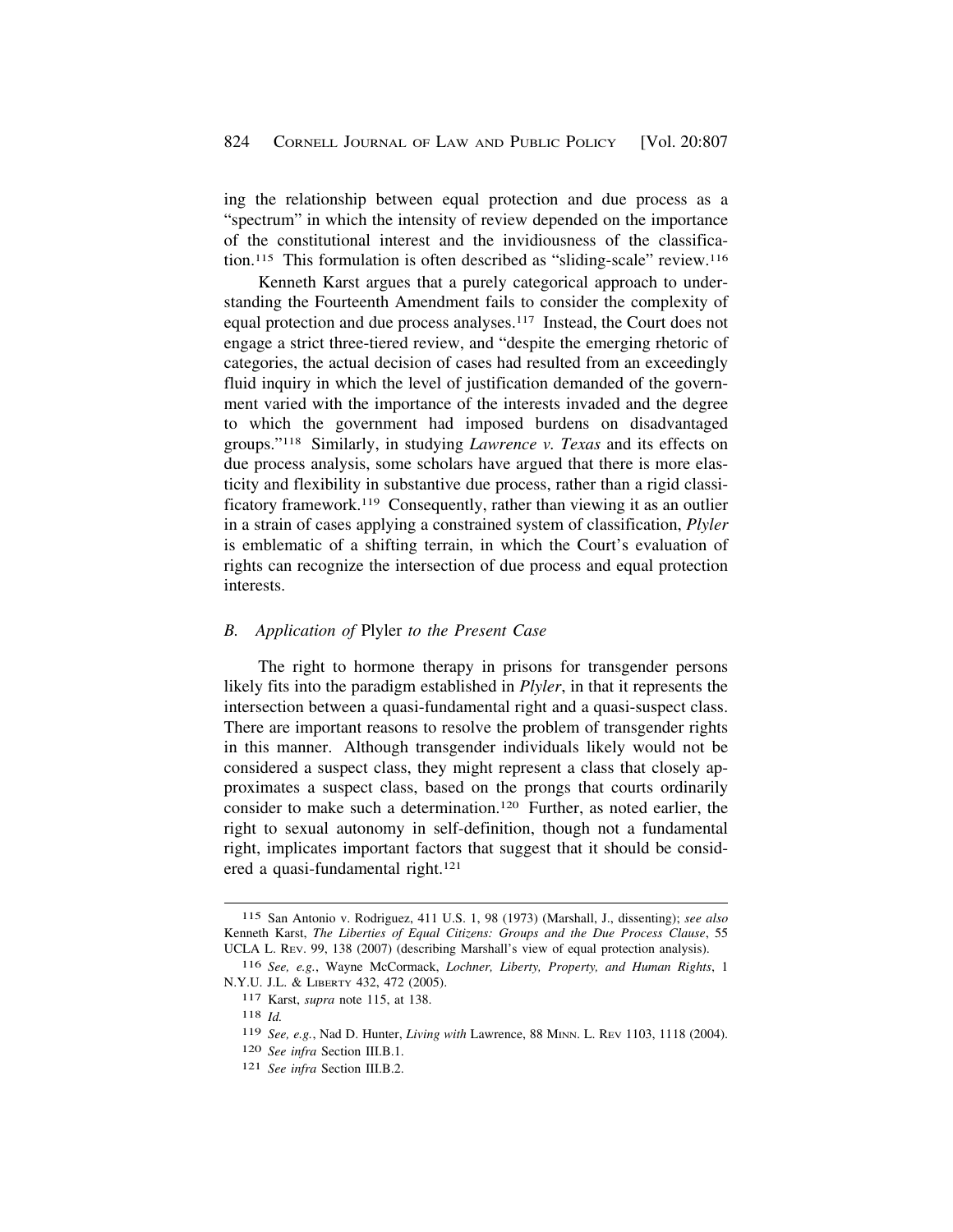There are several reasons why resolving the conflict with this solution is ideal. First, this solution avoids the obvious problem of considering the issue only through the lens of suspect classification, since transgenderism likely would not be considered a suspect classification. Further, this solution also resolves the problem of considering autonomy in sexual identity a fundamental right—a legal argument that may not even provide a solution for hormone therapy because prison officials may not even be required to respect this right. Importantly, while prisons are not required to respect all fundamental rights, courts require more stringent obedience to the Fourteenth Amendment's Equal Protection Clause.122 Finally, unlike appeals made based on the Eighth Amendment, this approach does not utilize the language of deformity or abnormality.

1. Why Does Transgenderism Constitute a Quasi-Suspect Classification?

Traditionally, in order to determine whether or not a given group should be considered a suspect class, courts have looked to whether there is a history of discrimination,<sup>123</sup> whether the trait described is visible,<sup>124</sup> whether the characteristic is immutable, $125$  whether the difference is a "real difference" (meaning a difference that relates to the ability to "perform or contribute to society"),<sup>126</sup> whether the group described is a discrete and insular minority, $127$  whether stereotypes regarding the group exist,<sup>128</sup> whether the group is underprivileged,<sup>129</sup> and whether there is gross unfairness in the classification.130 While it is clear that transgender persons fulfill a great many of these factors, they fail to fulfill all of them, suggesting that transgender persons qualify as a quasi-suspect class.

128 *See id.* 

<sup>122</sup> *See* Cruz v. Beto, 405 U.S. 319, 321 (1972) ("[R]acial segregation, which is unconstitutional outside prisons, is unconstitutional within prisons, save for 'the necessities of prison security and discipline.'") (quoting Lee v. Washington, 390 U.S. 333, 334 (1968)).

<sup>123</sup> *See* Watkins v. U.S. Army, 875 F.2d 699, 724 (9th Cir. 1989).

<sup>124</sup> *See, e.g.*, Kenji Yoshino, *Assimilationist Bias in Equal Protection: The Visibility Presumption and the Case of "Don't Ask, Don't Tell*,*"* 108 YALE L.J. 485, 496 (1998) (noting the importance of visibility in determinations of suspect classifications).

<sup>125</sup> *See id.* at 725.

<sup>126</sup> *See id.* (quoting Frontiero v. Richardson, 411 U.S. 677, 686 (1973)).

<sup>127</sup> United States v. Carolene Products Co., 304 U.S. 144, 153 n.4 (1938).

<sup>129</sup> *See* San Antonio Indep. School. Dist. v. Rodriguez, 411 U.S. 1, 28 (1973) (asking, to determine whether a group is a suspect class, whether it is "saddled with such disabilities, or subjected to such a history of purposeful unequal treatment, or relegated to such a position of political powerlessness as to command extraordinary protection from the majoritarian political process").

<sup>130</sup> *See id.* at 724.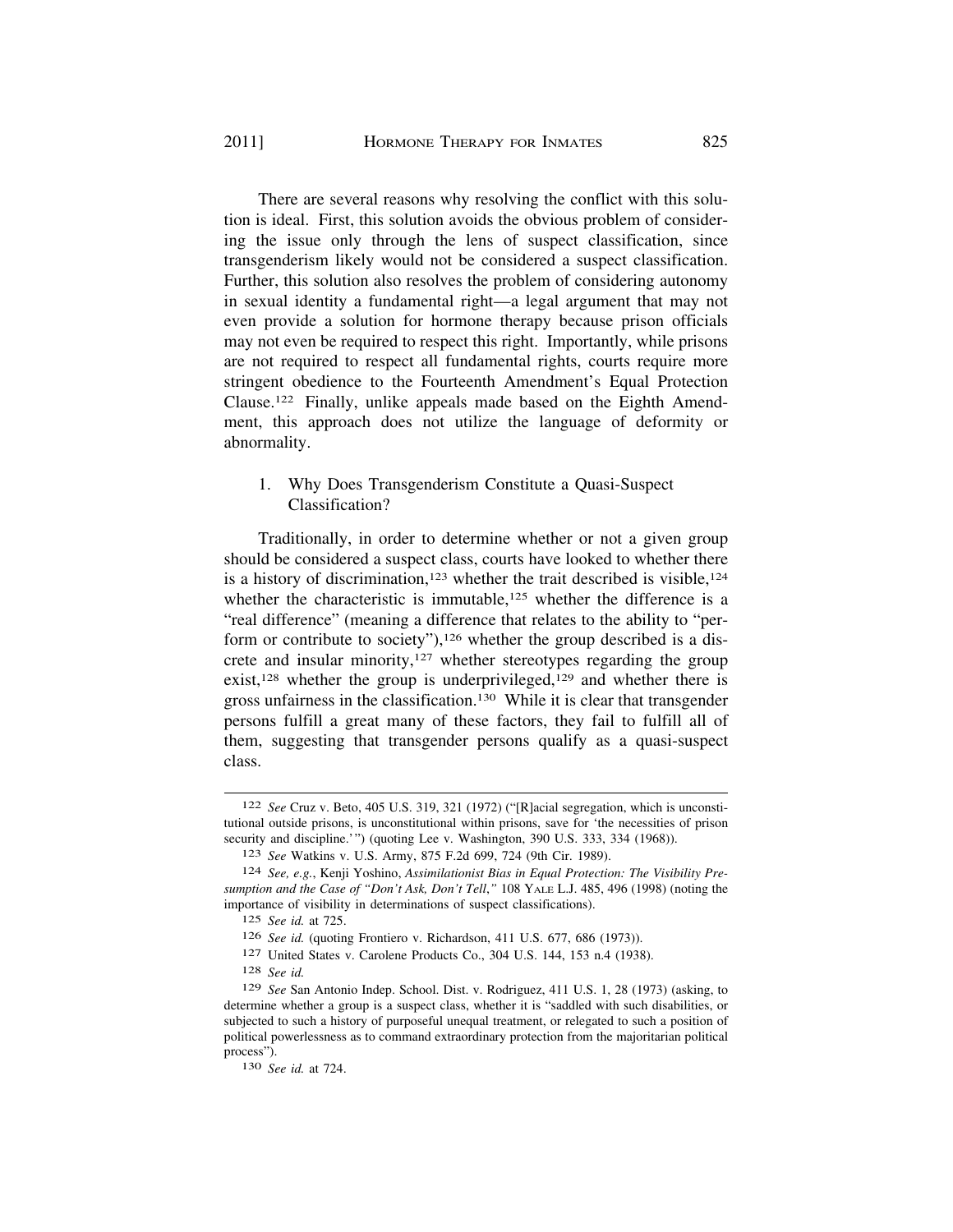First, there is a history of discrimination against transgender persons. This is clear because, even in the present day, transgender persons face many legal obstacles. Workplace discrimination of transgender individuals is common, and many transgender individuals are fired when they transition on the job.131 Throughout the twentieth century, transgender individuals have also faced housing discrimination and have been the victims of hate crimes.132

In addition, transgender individuals fulfill several other relevant factors. The group clearly constitutes a discrete and insular minority: one in eighteen thousand males and one in fifty-four thousand females are estimated to be transgender.<sup>133</sup> Furthermore, stereotyping about transgender individuals is prevalent in American society. Seen both as abnormal and threatening the sexuality of straight men, the gender transgression of transgender persons often makes them the subject of jokes in the public media.134

The underprivileged status of transgender persons is well-documented. As noted above, transgender persons are overrepresented in the prison population.135 Moreover, prejudice against transgender persons often presents significant barriers to obtaining necessary medical care.136 The prevalence of HIV in the transgender community is high, compared to the general population, $137$  as is the prevalence of other health-related problems.138 Further, transgender persons have difficulty finding

<sup>131</sup> *See* Broadus, *supra* note 41, at 93.

<sup>132</sup> *See How Do Transgender People Suffer from Discrimination?*, HUM. RTS. CAMPAIGN, <http://www.hrc.org/issues/1508.htm>(last visited Feb. 23, 2011).

<sup>133</sup> Seil, *supra* note 29, at 100.

<sup>134</sup> *See, e.g.*, *Human Rights Campaign Sends Letter Condemning CBS Late Show with David Letterman Skit, Asks for Apology*, HUM. RTS. CAMPAIGN, Jan. 6, 2010, http:// <www.schaap.hrc.org/news/13903.htm>(discussing skit making fun of Amanda Simpson, a transgender woman appointed to a senior position in the U.S. Department of Commerce); *see also* Regine Labossiere, *Media Image of Transgendered Evolves*, SEATTLE TIMES, June 21, 2007, [http://seattletimes.nwsource.com/html/living/2003755693\\_transgender21.html](http://seattletimes.nwsource.com/html/living/2003755693_transgender21.html) (noting the presence of the "Jerry Springer phenomenon," where transgendered people were "portrayed as freak shows").

<sup>135</sup> *See supra* note 13 and accompanying text.

<sup>136</sup> Emily Newfield et al., *Female to Male Transgender Quality of Life*, 15 QUALITY OF LIFE RES. 1447, 1448 (2006) (demonstrating diminished quality of life in female-to-male (FTM) transgender persons in comparison with the general population).

<sup>137</sup> *See* Gretchen P. Kenagy, *Transgender Health: Findings from Two Needs Assessment Studies in Philadelphia*, 30 HEALTH & SOC. WORK 19, 20 (2005).

<sup>138</sup> *Cf. id.* (including violence, depression, and lack of access to health care).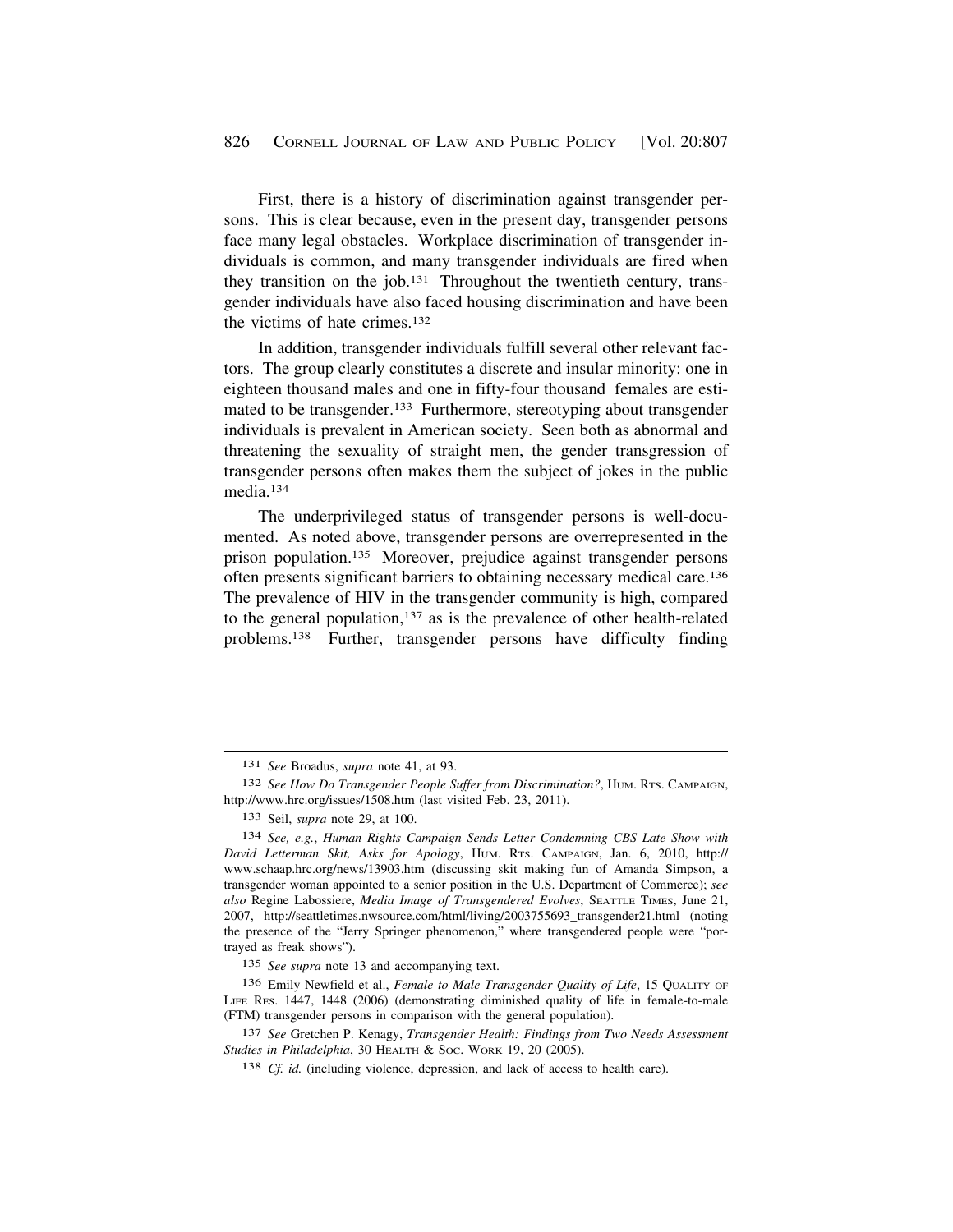work139 and experience disproportionate levels of harassment and abuse.140

The question, however, of whether transgenderism is visible and mutable is more difficult to answer. The trait is visible to the extent that one makes it visible: if one decides to manifest "felt gender"141 by crossdressing and taking hormones, then felt gender is perceptible to the public. Alternatively, if a transgender individual never manifests felt gender through any external expression, then transgenderism is not visible. Mutability is even more complicated than the question of visibility. To the extent that transgender persons can change their physical appearance, transgender identity is indeed mutable. However, the definition of being transgender is not in the physical appearance that one manifests but, arguably, in the gender that one feels that one is. Thus, to the extent that transgender persons cannot eliminate feelings that their body is contrary to their actual gender, the characteristic is immutable. Recent evidence suggests that feelings that one's body does not comport with one's felt gender may be biological, meaning that such feelings are themselves immutable.<sup>142</sup> The question of mutability, then, is decidedly complex and requires carefully evaluating what the examined class is.

After examining the factors the courts prescribe, it appears that transgender persons satisfy some but not all of the characteristics of a suspect class.143 As a practical matter, *Romer* suggests that transgender persons likely would not be considered a suspect class,<sup>144</sup> given the treatment of homosexuals. As a result, the most likely home that transgender individuals might find in the Equal Protection regime is as a quasi-suspect class.

<sup>139</sup> *See* David Valentine, *"The Calculus of Pain": Violence, Anthropological Ethics, and the Category Transgender*, *in* LOCAL ACTIONS: CULTURAL ACTIVISM, POWER, AND PUBLIC LIFE IN AMERICA 89, 90 (Melissa Checker & Maggie Fishman eds., 2004) (noting the difficulty that transgender persons have in finding work in New York).

<sup>140</sup> *See id.* at 92 (describing a recent survey by the Gender Public Advocacy Coalition that found that almost sixty percent of transgender-identified people surveyed had experienced some form of harassment or abuse).

<sup>141</sup> The Author uses "felt gender" as a short-hand to refer to the gender that a transgender person feels, believes, or knows is his or her true gender. Felt gender is distinct from one's biological gender at birth.

<sup>142</sup> *See* Frank P.M. Kruijver et al., *Male-to-Female Transsexuals Have Female Neuron Numbers in a Limbic Nucleus*, 85 J. CLINICAL ENDOCRINOLOGY & METABOLISM 2034, 2034 (2000).

<sup>143</sup> *See supra* notes 123–142 and accompanying text.

<sup>144</sup> *See supra* Section III.A.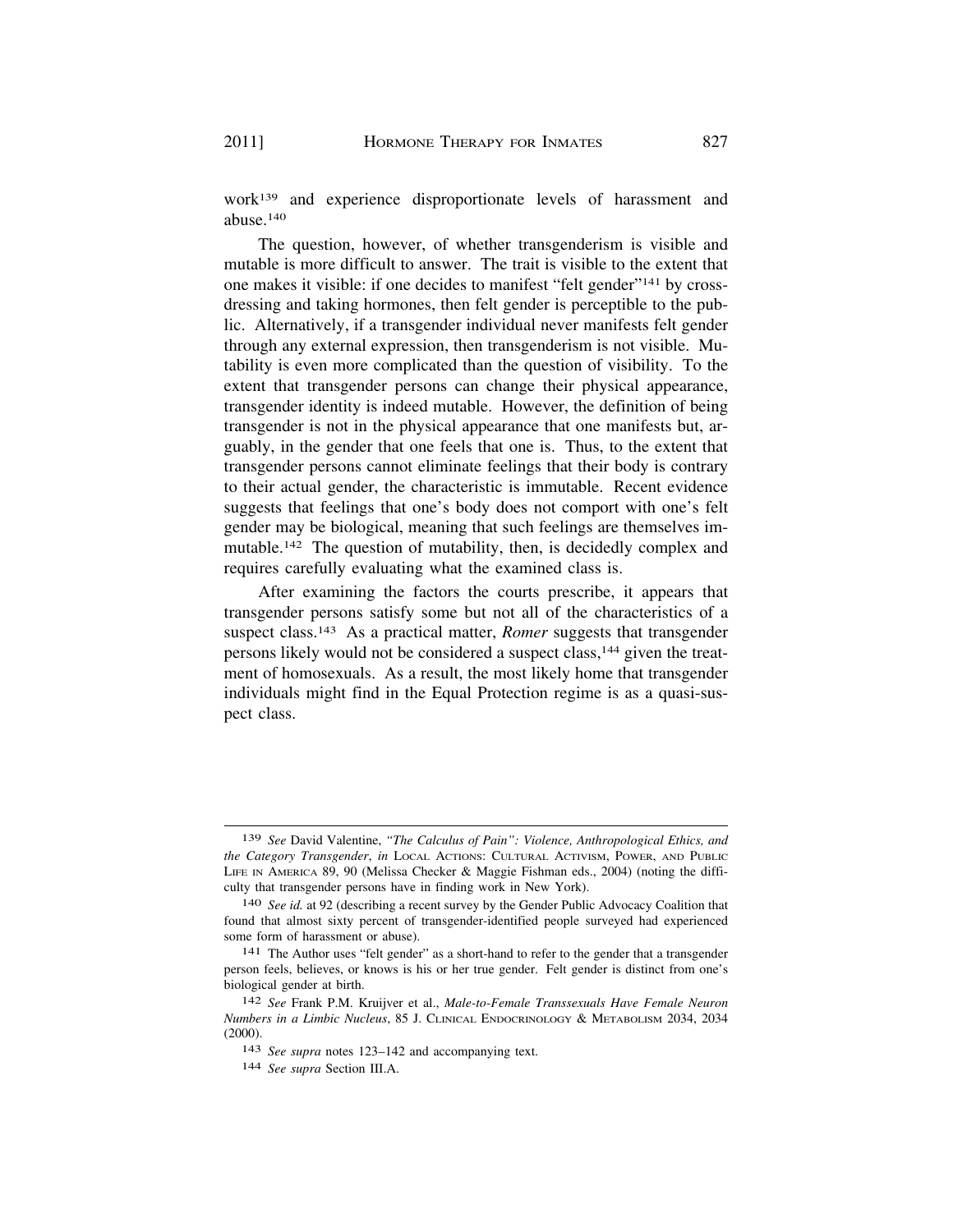2. Why Does Transgenderism Constitute a Quasi-Fundamental Right?

As noted above,<sup>145</sup> several aspects of the fundamental rights regime are applicable when considering the right to determine one's gender. In *Lawrence*—which struck down a Texas statute that banned homosexual sodomy as unconstitutional—the Court noted the importance of sexual autonomy, stating that the law should respect sexuality, as "overt[ly] express[ed] in intimate conduct with another person."146 This formulation, in concert with the language of *Casey* upholding the right to "define one's own concept of existence" as a part of the fundamental rights regime, suggests that the Court may recognize the concept of a fundamental right to self-definition in gender identity.147 However, given the nature of the holding in *Lawrence*, which expressed the fundamental right to sexual privacy in terms of a relationship to another,  $148$  the ground upon which to stake a claim to sexual self-definition is more tenuous. Syllogistically, *Lawrence* combined with *Casey* suggests that a fundamental right to sexual self-definition exists, meaning that, in practice, the Court would likely recognize the existence of such a right as a quasifundamental right.

3. Why Is Sliding Scale Review an Appropriate Home for Transgender Rights?

Sliding scale review<sup>149</sup> is the level of review that makes the most sense when dealing with issues of transgender rights. Transgender persons may claim status as a quasi-suspect class because they are marginalized in a myriad of ways, including in the workplace, social settings, and in medical contexts.150 Equal protection under the Fourteenth Amendment exists, in large, part to protect discrete and insular minorities,<sup>151</sup> a designation that includes the transgender prisoner population.152 Moreover, transgender persons rely on the case law establishing fundamental rights precisely because they are interested in a right to autonomy rather than a claim of medical need, suggesting that the fundamental rights re-

<sup>145</sup> *See supra* Section III.B.

<sup>147</sup> See Planned Parenthood of Southeastern Pennsylvania v. Casey, 505 U.S. 833, 851 (1992). 148 *See* Plyler v. Doe, 457 U.S. 202, 224 (1982).

<sup>149</sup> Sliding scale review is described at *supra* note 107 and accompanying text. In the context of the intersection of a quasi-suspect class and a quasi-fundamental right, sliding scale review involves asking whether a regulation furthered "some substantial goal of the state" when a case involves the intersection of a quasi-suspect class and a quasi-fundamental right. Plyler v. Doe, 457 U.S. 202, 224 (1982).

<sup>150</sup> *See supra* Part III.B.1.

<sup>151</sup> *See, e.g.*, United States v. Carolene Products Co., 304 U.S. 144, 153 n.4 (1938).

<sup>152</sup> *See supra* notes 133 and 134 and accompanying text.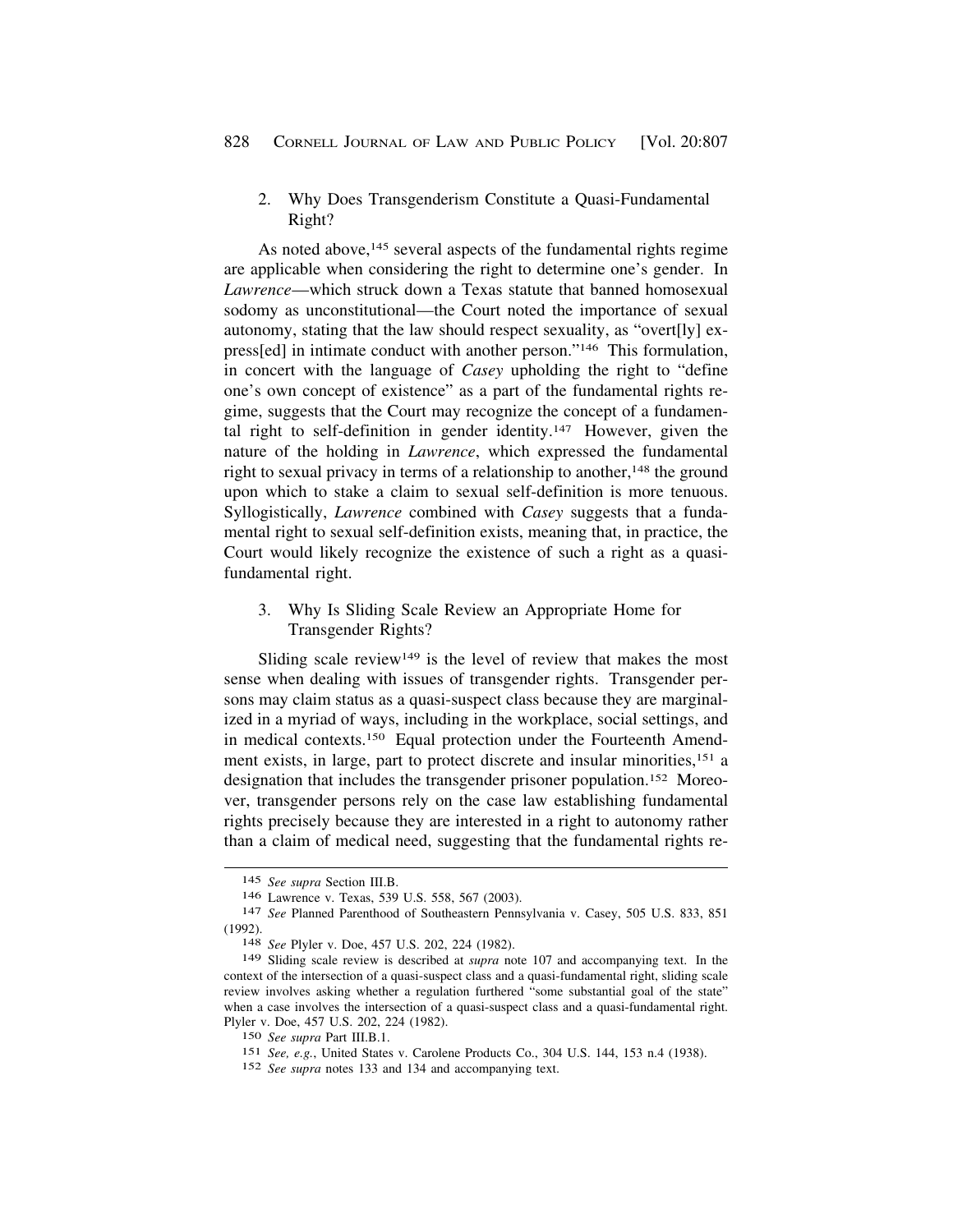gime is more appropriate than the Eighth Amendment as a source for transgender prisoners' protection.153 Finally, from a tactical perspective, including suspect classification and fundamental rights together is important for the transgender rights movement: while the prison context is less protective of fundamental rights, courts have a lengthy history of requiring a high level of scrutiny when Equal Protection is involved in the prison context.154

# *C. Positive Obligations on the Part of the State*

If transgender prisoners in need of hormone therapy constitute a quasi-suspect class, does this impose an affirmative duty on the prison to provide prisoners with hormone therapy? Traditional analysis of due process and fundamental rights does not create positive rights to government aid, "even where such aid may be necessary to secure life, liberty, or property interests of which the government itself may not deprive the individual."155 However, the prison context imposes different standards of care on prison officials for the inmate population compared with ordinary civilian life. In the prison context, "when the State takes a person into its custody . . . the Constitution imposes upon it a corresponding duty to assume some responsibility for his safety and general well-being."156 The reasoning behind this duty is that a state exceeds the substantive boundaries of the Due Process Clause and the Eighth Amendment when "by affirmative exercise of its power [the state] so restrains an individual's liberty that it renders him unable to care for himself, and at the same time fails to provide for his basic human needs—e.g., food, clothing, shelter, medical care, and reasonable safety."<sup>157</sup> Thus, the question remains as to why prison officials, given this stringent standard, should be required to *provide* hormone therapy to prisoners who require it, given that it does not rise to the level of a basic human need.

The exercise of religious rights in prison, and prison officials' affirmative duty to provide materials to do so, may prove instructive in analyzing the case of hormone therapy. An instructive parallel to hormone therapy in prisons is found in *Cruz v. Beto*. 158 In *Cruz*, the Court examined the case of a Buddhist who was denied access to use the prison

<sup>153</sup> *See supra* Part III.

<sup>154</sup> *See supra* notes 49 and 118 and accompanying text.

<sup>155</sup> *See* DeShaney v. Winnebago Cnty. Dep't. of Soc. Serv., 489 U.S. 189, 196 (1989); *see also* M.L.B. v. S.L.J., 519 U.S. 102, 124–25 (1996) (noting that "[i]n numerous cases . . . the Court has held that government 'need not provide funds so that people can exercise even fundamental rights'").

<sup>156</sup> *DeShaney*, 489 U.S. at 199–200.

<sup>157</sup> *Id.* at 200.

<sup>158 405</sup> U.S. 319 (1972).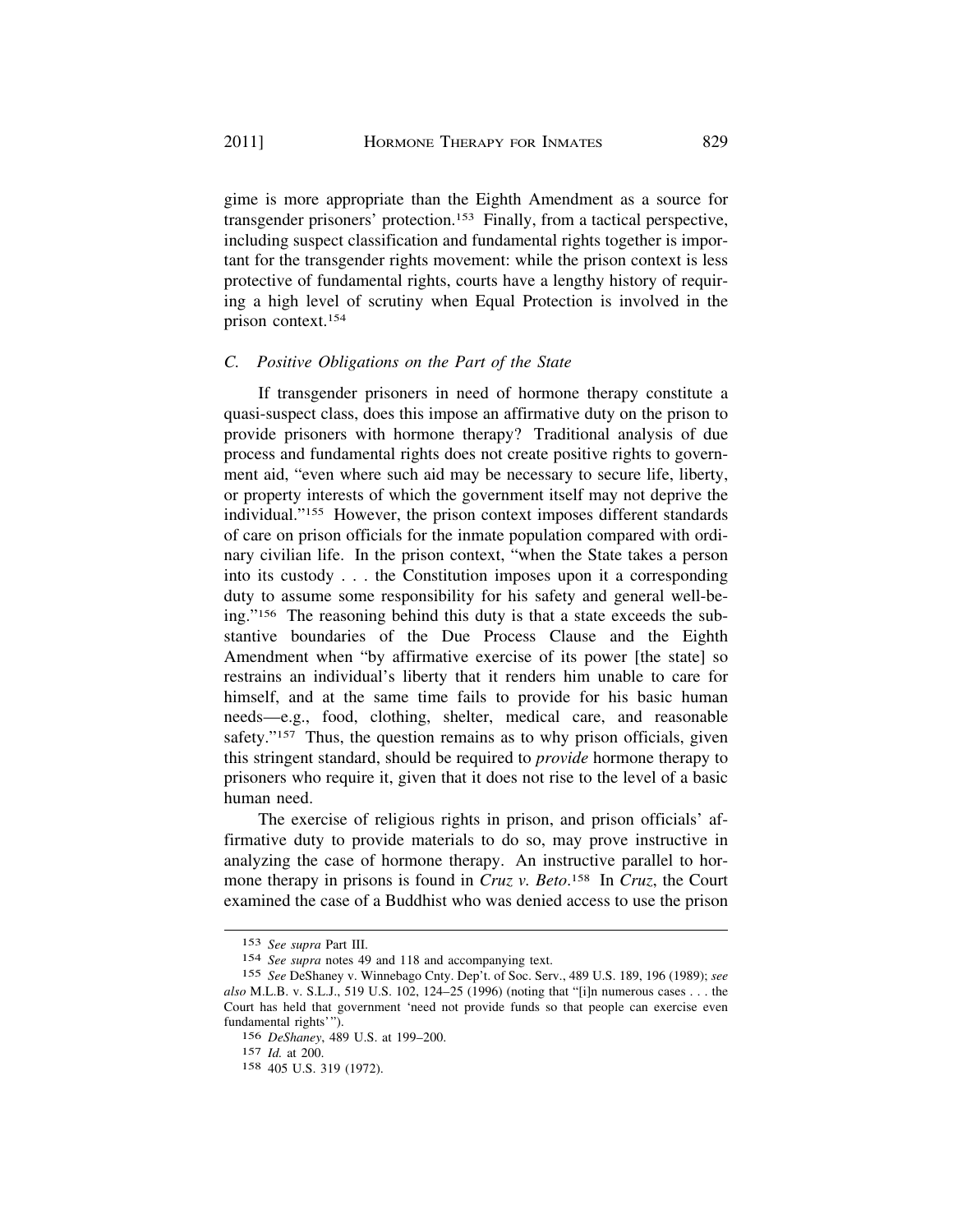chapel even though inmates belonging to other religious sects were given permission to use it.159 Though *Cruz* pre-dates *Plyler*, it is analogous because it involves the interaction between a fundamental right and a suspect class in the prison context—the exercise of religion by one religious group as compared to other religious groups. Significantly, like hormone therapy in prisons, *Cruz* also involves the affirmative provision of an entitlement, in this case, the use of the prison chapel. The Court found that if Cruz, as a Buddhist, was denied a reasonable opportunity afforded to fellow prisoners who adhered to more conventional precepts, then the state discriminated on religious grounds.160

One lingering question remains: does the ruling in *Cruz* survive the apparent policy shift that *DeShaney*'s holding regarding prison officials' obligations to inmates represents? Some district court cases suggest the continuing viability of *Cruz*. In *Rouser v. White*, 161 the court denied defendants' summary judgment motion where the plaintiff alleged a constitutional violation of the First Amendment when prison officials provided amenities to other faith groups but failed to provide the plaintiff with a Wiccan chaplain and a copy of a Witches' Bible.162 Perhaps more instructively, in *Ward v. Walsh*, 163 the Ninth Circuit held that while a prison had no affirmative duty to provide a Jewish prisoner with an orthodox rabbi, it might be required to provide kosher meals if, under the appropriate analysis, the district court found on remand that the *Turner*  prongs did not support the abridgement of the right.164

As a consequence, there are circumstances in which, despite *DeShaney*, prison officials are required to affirmatively provide prisoners with certain goods and services, and the determination as to whether they are required to do so is folded into the *Turner* inquiry that accompanies

<sup>159</sup> *Id.* 

<sup>160</sup> *Id.* Another analogous example in which prison officials were required to provide a service was in *Bounds v. Smith*, where the court noted that the fundamental constitutional right of access to the courts required prison authorities to provide adequate law libraries in order to assist inmates in the preparation and filing of meaningful legal documents. 430 U.S. 817, 817 (1977). The nature of this holding and its applicability to the present situation, however, is limited in that *Bounds*, although dealing with access to a privilege based on fundamental constitutional rights, dealt with the provision of a service essential to the defense of a prisoner, which imports different considerations than denial of a fundamental right wholly detached from the duration or cause of imprisonment itself. *See id.* 

<sup>161 630</sup> F. Supp. 2d 1165 (E.D. Cal. 2009).

<sup>162</sup> *See id.* at 1165.

<sup>163 1</sup> F.3d 873 (9th Cir. 1993).

<sup>164</sup> *See id.* at 877–81. Note that the *Turner* prongs being referred to here are: (1) whether there is a logical connection between the policy and the legitimate governmental interest that justifies it, (2) whether the prisoner has alternative means to secure the right, (3) the impact accommodation will have on guards and other prisoners, and on the allocation of resources generally, and (4) whether there are ready alternatives to the prison's current policy that would accommodate the inmate at *de minimis* cost to the prison. *See id.* at 876.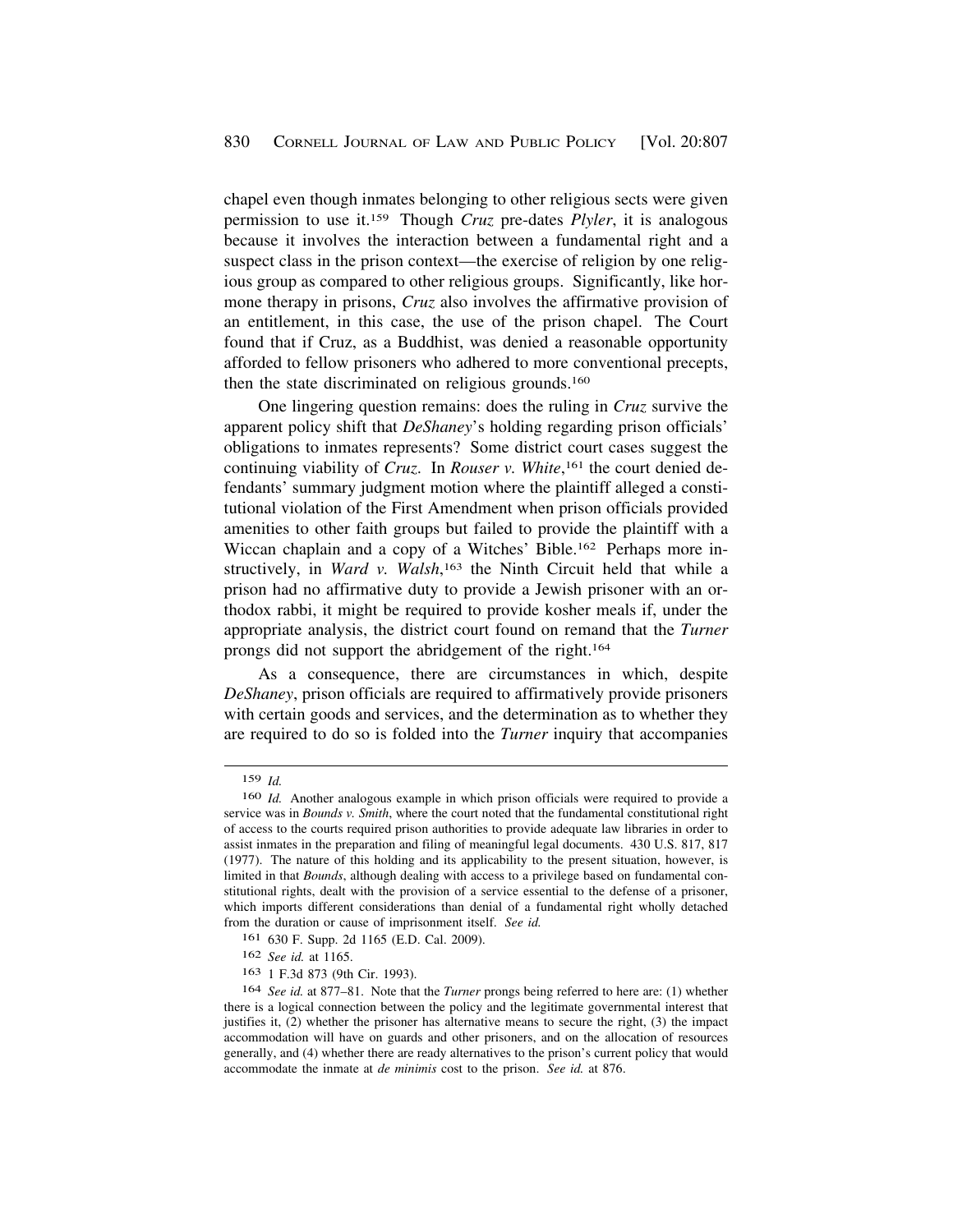fundamental rights analysis.165 Thus, the inquiry under sliding scale review, as it applies in the prison context, would likely resemble the *Turner* inquiry, which determines whether a fundamental right will be honored or abridged. As a result, while imposing a positive obligation on prison officials may be a difficult task; precedent establishes that in some cases, prison officials may be affirmatively required to supply a good in order to secure the realization of certain rights.

# **CONCLUSION**

The problem of transgender inmates' access to hormone therapy has expressive effect beyond the confines of the prison. While hormone therapy in the prison context has important implications for the inmate population, within the broader context of the transgender community, the way in which advocates frame legal arguments for hormone therapy will shape society's perspective on transgender identity. While aligning most closely with the traditional discourse of the transgender rights movement, appeals to status as a suspect class or to access to hormone therapy as part of a fundamental right are likely to fail. In addition, arguments that rest on the grounds of medical need or handicap compromise autonomy in self-definition.

While legality is often divorced from theory, this Note seeks to square the theoretical underpinnings of transgenderism with the self-conceptualization of the community, and to connect that framework to the problem of transgender inmates' access to hormone therapy. This Note began by providing a justification to analyze the problem and a background on the scope of the problem presented. Part II evaluated various approaches to transgender rights and addressed their application to the prisoners' rights context, before concluding that different problems are inherent in each model. That section began by examining the ways in which treating transgender identity as a suspect classification might help the cause of transgender prisoners' rights to hormone therapy but ultimately concluded that laws challenged by transgender individuals are unlikely to receive more than rational basis scrutiny. The section next analyzed the issue of fundamental rights, concluding that while courts would likely consider autonomy in sexual self-definition a fundamental right, the prison context affords only limited protection for the exercise of fundamental rights. Finally, the section addressed the most common doctrine applied to the problem of hormone therapy in prisons: the Eighth Amendment. The section noted the problems with securing hormone therapy through reliance on a theory that describes transgender identity as the consequence of a mental disorder.